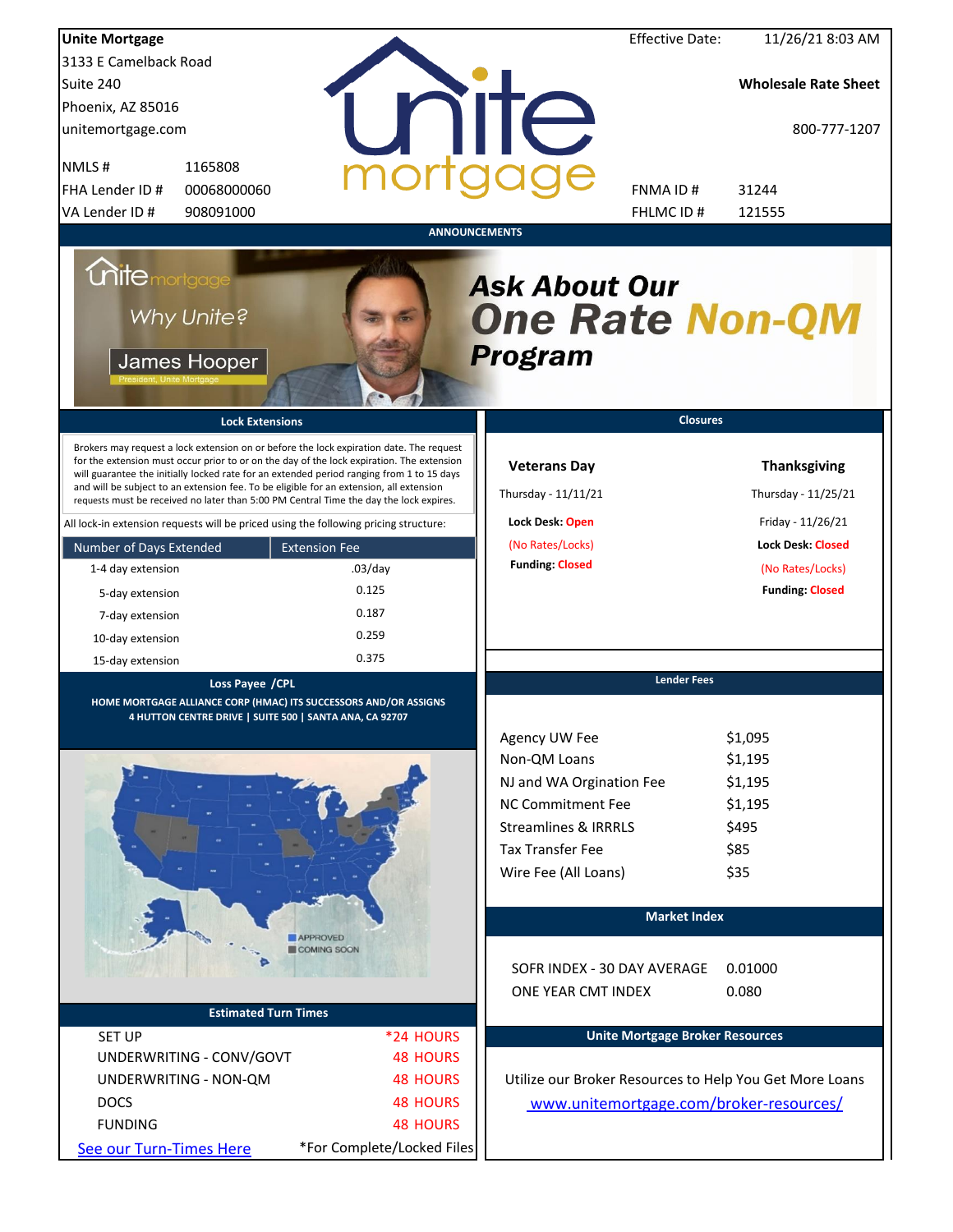

Rates are subject to change without prior notice Not for Public View • For Professional Use Only **Lock Desk**

[locks@unitemtg.com](mailto:locks@unitemtg.com)

File Update: 26-Nov-2021

Effective Date: 26-Nov-2021 26-Nov-2021 Price Change Effective: 9:00 AM PST Lock Hours: 9:00 A.M. - 3:00 P.M. PST

## **ONE RATE - DSCR/ Bank Statements**

Price Change Effective: 9:00 AM PST

| <b>DSCR</b>                 |                              |                    |                               |                               |  |  |  |  |            |         |      |
|-----------------------------|------------------------------|--------------------|-------------------------------|-------------------------------|--|--|--|--|------------|---------|------|
| <b>25 DAY PRICING</b>       |                              | <b>HIGHLIGHTS</b>  |                               |                               |  |  |  |  |            |         |      |
| <b>RATE</b>                 | <b>30YR FIX</b>              |                    |                               |                               |  |  |  |  |            |         |      |
|                             |                              | <b>Credit</b>      | $700+$                        | $720+$                        |  |  |  |  |            |         |      |
| 4.375                       | 100.0000                     | <b>Product</b>     | 30 yr fixed Full Amortization | 30 yr fixed Full Amortization |  |  |  |  |            |         |      |
|                             |                              | <b>Loan Amount</b> | 300,001-1.0MM                 | 300,001-1.0MM                 |  |  |  |  |            |         |      |
|                             |                              | <b>DSCR</b>        | $+1.100$                      | Not Applicable                |  |  |  |  |            |         |      |
|                             |                              |                    | Purchase 70%                  | Purchase 80%                  |  |  |  |  |            |         |      |
| <b>24 MO BANK STATEMENT</b> |                              | <b>Purpose</b>     | Rate-Term 70%                 | Rate-Term 80%                 |  |  |  |  |            |         |      |
| <b>25 DAY PRICING</b>       |                              |                    | Cash-Out 65%                  | Cash-Out 75%                  |  |  |  |  |            |         |      |
| <b>RATE</b>                 | <b>30YR FIX</b>              | <b>Occupancy</b>   | Non Owner Occupied            | Owner Occupied                |  |  |  |  |            |         |      |
|                             |                              | <b>ACH</b>         | Required                      | Required                      |  |  |  |  |            |         |      |
| 4.125                       | 100.0000                     |                    |                               |                               |  |  |  |  | <b>PPP</b> | 5 Years | None |
|                             |                              | <b>Reserves</b>    | 12 Month PITIA                | 12 Month PITIA                |  |  |  |  |            |         |      |
|                             |                              | <b>Escrows</b>     | Required                      | Required                      |  |  |  |  |            |         |      |
|                             |                              | <b>Property</b>    | Single Unit only              | Single Unit Only              |  |  |  |  |            |         |      |
|                             | <b>No Hits for LLPAs !!!</b> |                    |                               |                               |  |  |  |  |            |         |      |

## **DSCR PRIME PLUS**

| <b>30 DAY PRICING</b> |                |                 |  |  |  |  |  |  |
|-----------------------|----------------|-----------------|--|--|--|--|--|--|
| <b>RATE</b>           | <b>5/6 ARM</b> | <b>30YR FIX</b> |  |  |  |  |  |  |
| 6.500                 | 105.5000       | 105.2500        |  |  |  |  |  |  |
| 6.375                 | 105.2500       | 105.0000        |  |  |  |  |  |  |
| 6.250                 | 105.0000       | 104.7500        |  |  |  |  |  |  |
| 6.125                 | 104.7500       | 104.5000        |  |  |  |  |  |  |
| 6.000                 | 104.5000       | 104.2500        |  |  |  |  |  |  |
| 5.875                 | 104.2500       | 104.0000        |  |  |  |  |  |  |
| 5.750                 | 104.0000       | 103.7500        |  |  |  |  |  |  |
| 5.625                 | 103.7500       | 103.5000        |  |  |  |  |  |  |
| 5.500                 | 103.5000       | 103.2500        |  |  |  |  |  |  |
| 5.375                 | 103.2500       | 103.0000        |  |  |  |  |  |  |
| 5.250                 | 103.0000       | 102.7500        |  |  |  |  |  |  |
| 5.125                 | 102.7500       | 102.5000        |  |  |  |  |  |  |
| 5.000                 | 102.5000       | 102.2500        |  |  |  |  |  |  |
| 4.875                 | 102.2500       | 102,0000        |  |  |  |  |  |  |
| 4.750                 | 101.8750       | 101.6250        |  |  |  |  |  |  |
| 4.625                 | 101.5000       | 101.2500        |  |  |  |  |  |  |
| 4.500                 | 101.1250       | 100.8750        |  |  |  |  |  |  |
| 4.375                 | 100.7500       | 100.5000        |  |  |  |  |  |  |

| <b>MAX PRICING (Lower of Price or Premium)</b> |          |  |  |  |  |  |  |  |  |
|------------------------------------------------|----------|--|--|--|--|--|--|--|--|
| No Prepay - Hard                               | 100.5000 |  |  |  |  |  |  |  |  |
| 1yr Prepay - Hard                              | 100.7500 |  |  |  |  |  |  |  |  |
| 2yr Prepay - Hard                              | 101.0000 |  |  |  |  |  |  |  |  |
| 3yr Prepay - Hard                              | 101.2500 |  |  |  |  |  |  |  |  |
| 4yr Prepay - Hard                              | 101.5000 |  |  |  |  |  |  |  |  |
| 5yr Prepay - Hard                              | 101.7500 |  |  |  |  |  |  |  |  |

| <b>ARM MARGIN</b> |             |
|-------------------|-------------|
| 5.000             | <b>SOFR</b> |
|                   |             |

| <b>LOCK FEES</b> |  |  |  |  |  |  |  |  |
|------------------|--|--|--|--|--|--|--|--|
| .250             |  |  |  |  |  |  |  |  |
| .030             |  |  |  |  |  |  |  |  |
| 15 Days          |  |  |  |  |  |  |  |  |
|                  |  |  |  |  |  |  |  |  |

| <b>PRICING ADJUSTMENTS</b><br><b>30 DAY PRICING</b> |                         |                                                |  |                                 |  |                      |          |          |          |          |          |          |
|-----------------------------------------------------|-------------------------|------------------------------------------------|--|---------------------------------|--|----------------------|----------|----------|----------|----------|----------|----------|
| <b>RATE</b>                                         | <b>5/6 ARM</b>          | 30YR FIX                                       |  | <b>LTV</b>                      |  |                      |          |          |          |          |          |          |
| 6.500                                               | 105.5000                | 105.2500                                       |  | <b>Documentation</b>            |  | <b>Credit Score</b>  | 00.01-50 | 50.01-55 | 55.01-60 | 60.01-65 | 65.01-70 | 70.01-75 |
| 6.375                                               | 105.2500                | 105.0000                                       |  |                                 |  | $\geq 780$           | (0.250)  | (0.375)  | (0.500)  | (0.625)  | (0.875)  | (1.125)  |
| 6.250                                               | 105.0000                | 104.7500                                       |  |                                 |  | 760 - 779            | (0.375)  | (0.375)  | (0.625)  | (0.875)  | (1.000)  | (1.375)  |
| 6.125                                               | 104.7500                | 104.5000                                       |  |                                 |  | 740 - 759            | (0.375)  | (0.500)  | (0.750)  | (1.000)  | (1.250)  | (1.625)  |
| 6.000                                               | 104.5000                | 104.2500                                       |  | <b>DSCR</b>                     |  | 720 - 739            | (0.500)  | (0.625)  | (0.875)  | (1.125)  | (1.500)  | (2.000)  |
| 5.875                                               | 104.2500                | 104.0000                                       |  |                                 |  | 700 - 719            | (0.625)  | (0.750)  | (1.000)  | (1.375)  | (1.875)  | #N/A     |
| 5.750                                               | 104.0000                | 103.7500                                       |  |                                 |  | 680 - 699            | (0.875)  | (1.000)  | (1.250)  | (1.750)  | #N/A     | #N/A     |
| 5.625                                               | 103.7500                | 103.5000                                       |  |                                 |  | $660 - 679$          | (1.375)  | (1.500)  | (1.625)  | (2.250)  | $\#N/A$  | $\#N/A$  |
| 5.500                                               | 103.5000                | 103.2500                                       |  |                                 |  | 5/6 40yr ARM SOFR    | (0.250)  | (0.250)  | (0.250)  | (0.250)  | (0.250)  | (0.250)  |
| 5.375                                               | 103.2500                | 103.0000                                       |  | Product                         |  | 40yr Fixed           | (0.250)  | (0.250)  | (0.250)  | (0.250)  | (0.250)  | (0.250)  |
| 5.250                                               | 103.0000                | 102.7500                                       |  |                                 |  | Interest-Only        | (0.250)  | (0.250)  | (0.375)  | (0.500)  | (0.625)  | (0.750)  |
| 5.125                                               | 102.7500                | 102.5000                                       |  |                                 |  | 150,000-200k         | (0.500)  | (0.500)  | (0.500)  | (0.500)  | (0.500)  | (0.750)  |
| 5.000                                               | 102.5000                | 102.2500                                       |  |                                 |  | 200,001-300k         | 0.000    | 0.000    | 0.000    | 0.000    | (0.250)  | (0.250)  |
| 4.875                                               | 102.2500                | 102.0000                                       |  |                                 |  | 300,001-1.0m         | 0.000    | 0.000    | 0.000    | 0.000    | 0.000    | 0.000    |
| 4.750                                               | 101.8750                | 101.6250                                       |  | <b>Loan Amount</b>              |  | 1,000,001-1.5m       | (0.250)  | (0.250)  | (0.250)  | (0.250)  | (0.250)  | (0.250)  |
| 4.625                                               | 101.5000                | 101.2500                                       |  |                                 |  | 1,500,001-2.0m       | (0.500)  | (0.500)  | (0.500)  | $\#N/A$  | $\#N/A$  | $\#N/A$  |
| 4.500                                               | 101.1250                | 100.8750                                       |  |                                 |  | 2,000,001-2.5m       | (0.750)  | (0.750)  | (0.750)  | #N/A     | #N/A     | #N/A     |
| 4.375                                               | 100.7500                | 100.5000                                       |  |                                 |  | 2,500,001-3.0m       | (0.750)  | (0.750)  | (0.750)  | $\#N/A$  | #N/A     | $\#N/A$  |
|                                                     |                         |                                                |  |                                 |  | $DSCR \geq 1.5$      | 0.250    | 0.250    | 0.250    | 0.250    | 0.250    | 0.250    |
|                                                     |                         | <b>MAX PRICING</b> (Lower of Price or Premium) |  | <b>DSCR</b>                     |  | DSCR 1.25-1.49       | 0.250    | 0.250    | 0.250    | 0.250    | 0.250    | 0.250    |
| No Prepay - Hard                                    |                         | 100.5000                                       |  |                                 |  | DSCR 1.10-1.24       | 0.000    | 0.000    | 0.000    | 0.000    | 0.000    | 0.000    |
| 1yr Prepay - Hard                                   |                         | 100.7500                                       |  | <b>Purpose</b>                  |  | Cash-Out             | (0.250)  | (0.375)  | (0.375)  | (0.375)  | $\#N/A$  | #N/A     |
| 2yr Prepay - Hard                                   |                         | 101.0000                                       |  |                                 |  | Condo-Warrantable    | (0.250)  | (0.250)  | (0.250)  | (0.250)  | (0.500)  | (0.500)  |
| 3yr Prepay - Hard                                   |                         | 101.2500                                       |  | <b>Property Type</b>            |  | Condo-NonWarrantable | (0.500)  | (0.500)  | (0.500)  | (0.500)  | $\#N/A$  | $\#N/A$  |
| 4yr Prepay - Hard                                   |                         | 101.5000                                       |  |                                 |  | 2-4 Unit             | (0.250)  | (0.250)  | (0.250)  | (0.250)  | #N/A     | #N/A     |
| 5yr Prepay - Hard                                   |                         | 101.7500                                       |  | <b>Credit / Housing History</b> |  | 1x30x12              | (0.750)  | (0.750)  | (0.750)  | (0.750)  | (0.750)  | (0.750)  |
|                                                     |                         |                                                |  | <b>Other Miscellaneous</b>      |  | <b>ACH</b>           | 0.125    | 0.125    | 0.125    | 0.125    | 0.125    | 0.125    |
|                                                     | <b>ARM MARGIN</b>       |                                                |  |                                 |  | No Escrows (No HPML) | (0.150)  | (0.150)  | (0.150)  | (0.150)  | (0.150)  | (0.150)  |
|                                                     | 5.000                   | <b>SOFR</b>                                    |  |                                 |  | No Prepay            | (1.500)  | (1.500)  | (1.500)  | (1.500)  | (1.500)  | (1.500)  |
|                                                     |                         |                                                |  |                                 |  | 1yr Prepay           | (1.000)  | (1.000)  | (1.000)  | (1.000)  | (1.000)  | (1.000)  |
|                                                     |                         |                                                |  | <b>Prepay Penalty</b>           |  | 2yr Prepay           | (0.500)  | (0.500)  | (0.500)  | (0.500)  | (0.500)  | (0.500)  |
|                                                     | <b>LOCK FEES</b>        |                                                |  |                                 |  | <b>3yr Prepay</b>    | 0.000    | 0.000    | 0.000    | 0.000    | 0.000    | 0.000    |
|                                                     | Relock Fee:             | .250                                           |  |                                 |  | 4yr Prepay           | 0.375    | 0.375    | 0.375    | 0.375    | 0.375    | 0.375    |
|                                                     | Extension Fee Per Diem: | .030                                           |  |                                 |  | <b>5yr Prepay</b>    | 0.750    | 0.750    | 0.750    | 0.750    | 0.750    | 0.750    |
|                                                     | <b>Extension Max:</b>   | 15 Days                                        |  |                                 |  | 25 Day               | 0.000    | 0.000    | 0.000    | 0.000    | 0.000    | 0.000    |
|                                                     |                         |                                                |  | <b>Lock Term</b>                |  | 40 Day               | (0.150)  | (0.150)  | (0.150)  | (0.150)  | (0.150)  | (0.150)  |
|                                                     |                         |                                                |  |                                 |  | 55 Day               | #N/A     | $\#N/A$  | $\#N/A$  | #N/A     | #N/A     | $\#N/A$  |
|                                                     |                         |                                                |  |                                 |  |                      |          |          |          |          |          |          |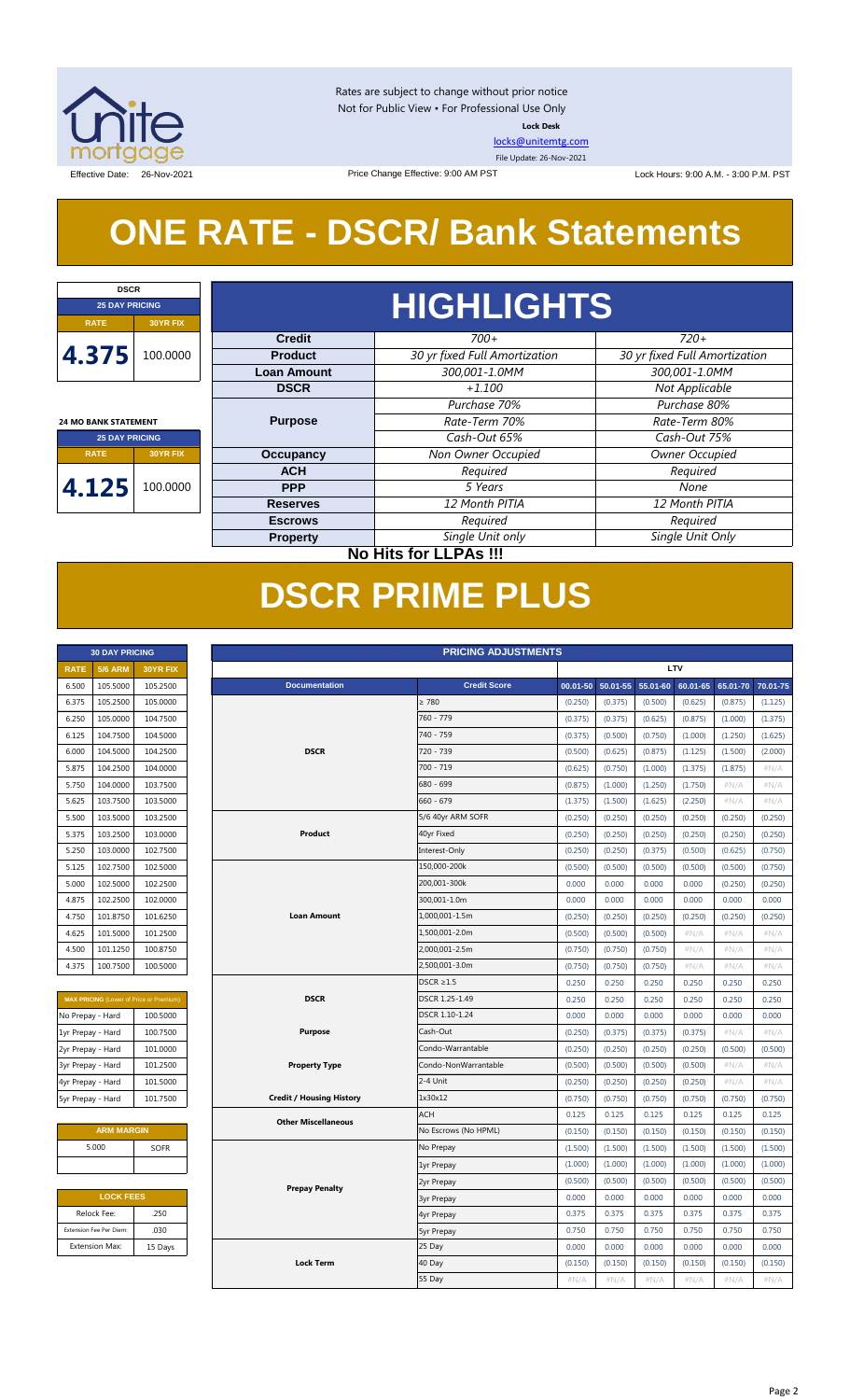

Rates are subject to change without prior notice Not for Public View • For Professional Use Only **Lock Desk**

[locks@unitemtg.com](mailto:locks@unitemtg.com)

File Update: 26-Nov-2021

## **DSCR PRIME & FOREIGN NATIONAL**

|             | <b>30 DAY PRICING</b> |                 |  |  |  |  |  |  |  |  |
|-------------|-----------------------|-----------------|--|--|--|--|--|--|--|--|
| <b>RATE</b> | <b>5/6 ARM</b>        | <b>30YR FIX</b> |  |  |  |  |  |  |  |  |
| 6.750       | 105.2500              | 105.0000        |  |  |  |  |  |  |  |  |
| 6.625       | 105.0000              | 104.7500        |  |  |  |  |  |  |  |  |
| 6.500       | 104.7500              | 104.5000        |  |  |  |  |  |  |  |  |
| 6.375       | 104.5000              | 104.2500        |  |  |  |  |  |  |  |  |
| 6.250       | 104.2500              | 104.0000        |  |  |  |  |  |  |  |  |
| 6.125       | 104.0000              | 103.7500        |  |  |  |  |  |  |  |  |
| 6.000       | 103.7500              | 103.5000        |  |  |  |  |  |  |  |  |
| 5.875       | 103.5000              | 103.2500        |  |  |  |  |  |  |  |  |
| 5.750       | 103.2500              | 103.0000        |  |  |  |  |  |  |  |  |
| 5.625       | 103.0000              | 102.7500        |  |  |  |  |  |  |  |  |
| 5.500       | 102.7500              | 102.5000        |  |  |  |  |  |  |  |  |
| 5.375       | 102.5000              | 102.2500        |  |  |  |  |  |  |  |  |
| 5.250       | 102.2500              | 102,0000        |  |  |  |  |  |  |  |  |
| 5.125       | 102.0000              | 101.7500        |  |  |  |  |  |  |  |  |
| 5.000       | 101.7500              | 101.5000        |  |  |  |  |  |  |  |  |
| 4.875       | 101.5000              | 101.2500        |  |  |  |  |  |  |  |  |
| 4.750       | 101.1250              | 100.8750        |  |  |  |  |  |  |  |  |
| 4.625       | 100.7500              | 100.5000        |  |  |  |  |  |  |  |  |
| 4.500       | 100.3750              | 100.1250        |  |  |  |  |  |  |  |  |

| <b>MAX PRICING</b> (Lower of Price or Premium) |          |  |  |  |  |  |  |  |  |
|------------------------------------------------|----------|--|--|--|--|--|--|--|--|
| No Prepay - Hard                               | 100.7500 |  |  |  |  |  |  |  |  |
| 1yr Prepay - Hard                              | 101.0000 |  |  |  |  |  |  |  |  |
| 2yr Prepay - Hard                              | 101.2500 |  |  |  |  |  |  |  |  |
| 3yr Prepay - Hard                              | 101.5000 |  |  |  |  |  |  |  |  |
| 4yr Prepay - Hard                              | 101.7500 |  |  |  |  |  |  |  |  |
| 5yr Prepay - Hard                              | 102,0000 |  |  |  |  |  |  |  |  |

| <b>ARM MARGIN</b> |             |  |  |  |  |  |  |
|-------------------|-------------|--|--|--|--|--|--|
| 5.000             | <b>SOFR</b> |  |  |  |  |  |  |
|                   |             |  |  |  |  |  |  |

| <b>LOCK FEES</b>        |         |  |  |  |  |  |  |  |
|-------------------------|---------|--|--|--|--|--|--|--|
| Relock Fee:             | .250    |  |  |  |  |  |  |  |
| Extension Fee Per Diem: | .030    |  |  |  |  |  |  |  |
| <b>Extension Max:</b>   | 15 Days |  |  |  |  |  |  |  |

| <b>5/6 ARM</b><br><b>LTV</b><br><b>RATE</b><br>30YR FIX<br><b>Credit Score</b><br><b>Documentation</b><br>105.2500<br>105.0000<br>00.01-50 50.01-55 55.01-60<br>60.01-65<br>65.01-70 70.01-75 75.01-80<br>6.750<br>105.0000<br>104.7500<br>$\geq 780$<br>6.625<br>(0.250)<br>(0.375)<br>(0.500)<br>(0.625)<br>(0.875)<br>(1.125)<br>(1.750)<br>760 - 779<br>104.7500<br>104.5000<br>6.500<br>(0.375)<br>(0.375)<br>(0.625)<br>(0.875)<br>(1.000)<br>(1.375)<br>(2.000)<br>740 - 759<br>104.5000<br>104.2500<br>6.375<br>(0.375)<br>(0.500)<br>(0.750)<br>(1.000)<br>(1.250)<br>(1.625)<br>(2.250)<br>720 - 739<br>104.2500<br>104.0000<br>6.250<br>(0.500)<br>(0.625)<br>(0.875)<br>(1.125)<br>(1.500)<br>(2.000)<br>(2.750)<br><b>DSCR</b><br>700 - 719<br>104.0000<br>103.7500<br>6.125<br>(0.625)<br>(0.750)<br>(1.000)<br>(1.375)<br>(1.875)<br>(2.500)<br>(3.500)<br>680 - 699<br>103.7500<br>103.5000<br>6.000<br>(0.875)<br>(1.000)<br>(1.250)<br>(1.750)<br>(2.250)<br>(3.000)<br>(3.875)<br>5.875<br>103.5000<br>103.2500<br>$660 - 679$<br>(1.500)<br>(2.250)<br>(1.375)<br>(1.625)<br>(3.125)<br>(3.750)<br>(4.500)<br>103.2500<br>103.0000<br>640 - 659<br>(1.875)<br>(2.000)<br>(2.125)<br>(2.750)<br>(3.625)<br>(4.750)<br>5.750<br>$\#N/A$<br>103.0000<br>102.7500<br>$620 - 639$<br>(2.375)<br>(2.500)<br>(2.625)<br>(3.250)<br>(4.125)<br># $N/A$<br>$\#N/A$<br>5.625<br>102.7500<br>102.5000<br>0.000<br>0.000<br>0.000<br>0.000<br>0.000<br>0.000<br>0.000<br>5.500<br>5/6 30yr ARM SOFR<br>102.5000<br>102.2500<br>5.375<br>7/6 30yr ARM SOFR<br>(0.250)<br>(0.250)<br>(0.250)<br>(0.250)<br>(0.250)<br>(0.250)<br>(0.250)<br>102.2500<br>102.0000<br>5.250<br>5/6 40yr ARM SOFR<br>(0.250)<br>(0.250)<br>(0.250)<br>(0.250)<br>(0.250)<br>(0.250)<br>(0.250)<br>Product<br>102.0000<br>101.7500<br>(0.500)<br>5.125<br>7/6 40yr ARM SOFR<br>(0.500)<br>(0.500)<br>(0.500)<br>(0.500)<br>(0.500)<br>(0.500)<br>40yr Fixed<br>5.000<br>101.7500<br>101.5000<br>(0.250)<br>(0.250)<br>(0.250)<br>(0.250)<br>(0.250)<br>(0.250)<br>(0.250)<br>4.875<br>101.5000<br>101.2500<br>Interest-Only<br>(0.250)<br>(0.250)<br>(0.375)<br>(0.500)<br>(0.625)<br>(0.750)<br>(1.000)<br>150,000-200k<br>4.750<br>101.1250<br>100.8750<br>(0.500)<br>(0.500)<br>(0.500)<br>(0.500)<br>(0.500)<br>(0.750)<br>(0.750)<br>200,001-300k<br>100.7500<br>100.5000<br>0.000<br>0.000<br>0.000<br>0.000<br>(0.250)<br>(0.250)<br>(0.500)<br>4.625<br>300,001-1.0m<br>4.500<br>100.3750<br>100.1250<br>0.000<br>0.000<br>0.000<br>0.000<br>0.000<br>0.000<br>0.000<br><b>Loan Amount</b><br>1,000,001-1.5m<br>(0.250)<br>(0.250)<br>(0.250)<br>(0.250)<br>(0.250)<br>(0.250)<br>(0.500)<br>1,500,001-2.0m<br>(0.500)<br>(0.500)<br>(0.500)<br>(0.500)<br>$\#N/A$<br>#N/A<br>$\#N/A$<br>MAX PRICING (Lower of Price or Premium)<br>2,000,001-2.5m<br>No Prepay - Hard<br>100.7500<br>(0.750)<br>(0.750)<br>(0.750)<br>(0.750)<br># $N/A$<br># $N/A$<br>$\#N/A$<br>2,500,001-3.0m<br>101.0000<br>1yr Prepay - Hard<br>(0.750)<br>(0.750)<br>(0.750)<br>(0.750)<br># $N/A$<br># $N/A$<br>$\#N/A$<br>101.2500<br>$DSCR \geq 1.5$<br>0.250<br>0.250<br>0.250<br>0.250<br>0.250<br>0.250<br>0.250<br>2yr Prepay - Hard<br>101.5000<br>DSCR 1.25-1.49<br>0.250<br>0.250<br>0.250<br>0.250<br>0.250<br>0.250<br>0.250<br>3yr Prepay - Hard<br><b>DSCR</b><br>DSCR 1.10-1.24<br>0.000<br>0.000<br>0.000<br>0.000<br>0.000<br>0.000<br>0.000<br>4yr Prepay - Hard<br>101.7500<br>DSCR 1.00-1.09<br>5yr Prepay - Hard<br>102.0000<br>(0.250)<br>(0.250)<br>(0.375)<br>(0.375)<br>(0.500)<br>(0.500)<br>(0.750)<br>DSCR 0.75-0.99<br>(1.500)<br>(1.500)<br>(1.625)<br>(1.625)<br>(1.750)<br>(1.750)<br>#N/A<br><b>ARM MARGIN</b><br>Cash-Out<br><b>Purpose</b><br>(0.250)<br>(0.375)<br>(0.375)<br>(0.375)<br>(0.500)<br>(0.625)<br>$\#N/A$<br>5.000<br>Condo-Warrantable<br><b>SOFR</b><br>(0.250)<br>(0.250)<br>(0.250)<br>(0.250)<br>(0.500)<br>(0.500)<br>(0.500)<br>Condo-NonWarrantable<br>(0.500)<br>(0.500)<br>(0.500)<br>(0.500)<br>(0.750)<br>#N/A<br>#N/A<br><b>Property Type</b><br><b>LOCK FEES</b><br>2-4Unit<br>(0.250)<br>(0.250)<br>(0.250)<br>(0.250)<br>(0.500)<br>(0.500)<br>(0.500)<br>Modular<br>Relock Fee:<br>.250<br>(1.000)<br>(1.000)<br>(1.000)<br>(1.000)<br>(1.000)<br>(1.000)<br>(1.000)<br>.030<br>Citizenship<br>Foreign Nat'l (DSCR Only)<br>(0.750)<br>Extension Fee Per Diem:<br>(0.750)<br>(0.750)<br>(0.750)<br>$\#N/A$<br>$\#N/A$<br>$\#N/A$<br><b>Extension Max:</b><br>1x30x12<br>(0.750)<br>15 Days<br>(0.750)<br>(0.750)<br>(0.750)<br>(0.750)<br>(0.750)<br>(0.750)<br>Multiple30x12<br>(2.250)<br>(2.250)<br>(2.250)<br>(2.250)<br>(2.250)<br>(2.250)<br>$\#N/A$<br>FC/SS/DIL/BK7 36-47mo<br>(1.000)<br>(1.000)<br>(1.000)<br>(1.000)<br>(1.000)<br>(1.000)<br>(1.000)<br><b>Credit / Housing History</b><br>FC/SS/DIL/BK7 24-35mo<br>(1.750)<br>(1.750)<br>(1.750)<br>(1.750)<br>(1.750)<br>(1.750)<br>$\#N/A$<br>BK7 12-23mo<br>(2.500)<br>(2.500)<br>(2.500)<br>(2.500)<br>(2.500)<br>(2.500)<br># $N/A$<br>BK13 DC<br>(1.000)<br>(1.000)<br>(1.000)<br>(1.000)<br>(1.000)<br>(1.000)<br>(1.000)<br><b>ACH</b><br>0.125<br>0.125<br>0.125<br>0.125<br>0.125<br>0.125<br>0.125<br><b>Other Miscellaneous</b><br>Escrows<br>0.000<br>0.000<br>0.000<br>0.000<br>0.000<br>0.000<br>0.000<br>No Prepay<br>(1.500)<br>(1.500)<br>(1.500)<br>(1.500)<br>(1.500)<br>(1.500)<br>(1.500)<br>(1.000)<br>(1.000)<br>(1.000)<br>(1.000)<br>(1.000)<br>(1.000)<br>(1.000)<br>1yr Prepay<br>(0.500)<br>(0.500)<br>(0.500)<br>(0.500)<br>(0.500)<br>(0.500)<br>(0.500)<br>2yr Prepay<br><b>Prepay Penalty</b><br>0.000<br>0.000<br>0.000<br>0.000<br>0.000<br>0.000<br>0.000<br><b>3yr Prepay</b><br>0.375<br>0.375<br>0.375<br>0.375<br>0.375<br>0.375<br>0.375<br>4yr Prepay<br>0.750<br>0.750<br>0.750<br>0.750<br>0.750<br>0.750<br>0.750<br><b>5yr Prepay</b><br>25 Day<br>0.000<br>0.000<br>0.000<br>0.000<br>0.000<br>0.000<br>0.000<br><b>Lock Term</b><br>40 Day<br>(0.150)<br>(0.150)<br>(0.150)<br>(0.150)<br>(0.150)<br>(0.150)<br>(0.150)<br>55 Day<br>(0.300)<br>(0.300)<br>(0.300)<br>(0.300)<br>(0.300)<br>(0.300)<br>(0.300) | <b>PRICING ADJUSTMENTS</b><br><b>30 DAY PRICING</b> |  |  |  |  |  |  |  |  |  |  |  |
|----------------------------------------------------------------------------------------------------------------------------------------------------------------------------------------------------------------------------------------------------------------------------------------------------------------------------------------------------------------------------------------------------------------------------------------------------------------------------------------------------------------------------------------------------------------------------------------------------------------------------------------------------------------------------------------------------------------------------------------------------------------------------------------------------------------------------------------------------------------------------------------------------------------------------------------------------------------------------------------------------------------------------------------------------------------------------------------------------------------------------------------------------------------------------------------------------------------------------------------------------------------------------------------------------------------------------------------------------------------------------------------------------------------------------------------------------------------------------------------------------------------------------------------------------------------------------------------------------------------------------------------------------------------------------------------------------------------------------------------------------------------------------------------------------------------------------------------------------------------------------------------------------------------------------------------------------------------------------------------------------------------------------------------------------------------------------------------------------------------------------------------------------------------------------------------------------------------------------------------------------------------------------------------------------------------------------------------------------------------------------------------------------------------------------------------------------------------------------------------------------------------------------------------------------------------------------------------------------------------------------------------------------------------------------------------------------------------------------------------------------------------------------------------------------------------------------------------------------------------------------------------------------------------------------------------------------------------------------------------------------------------------------------------------------------------------------------------------------------------------------------------------------------------------------------------------------------------------------------------------------------------------------------------------------------------------------------------------------------------------------------------------------------------------------------------------------------------------------------------------------------------------------------------------------------------------------------------------------------------------------------------------------------------------------------------------------------------------------------------------------------------------------------------------------------------------------------------------------------------------------------------------------------------------------------------------------------------------------------------------------------------------------------------------------------------------------------------------------------------------------------------------------------------------------------------------------------------------------------------------------------------------------------------------------------------------------------------------------------------------------------------------------------------------------------------------------------------------------------------------------------------------------------------------------------------------------------------------------------------------------------------------------------------------------------------------------------------------------------------------------------------------------------------------------------------------------------------------------------------------------------------------------------------------------------------------------------------------------------------------------------------------------------------------------------------------------------------------------------------------------------------------------------------------------------------------------------------------------------------------------------------------------------------------------------------------------------------------------------------------------------------------------------------------------------------------------------------------------------------------------------------------------------------------------------------------------------------------------------------------------------------------------------------------------------------------------------------------------------------------------------------------------------------------------------------------------------------------------------------------------------------------------------------------------------------------------------------------------------------------------------------------------------------------------------------------------------------------------------------------------------------------------------------|-----------------------------------------------------|--|--|--|--|--|--|--|--|--|--|--|
|                                                                                                                                                                                                                                                                                                                                                                                                                                                                                                                                                                                                                                                                                                                                                                                                                                                                                                                                                                                                                                                                                                                                                                                                                                                                                                                                                                                                                                                                                                                                                                                                                                                                                                                                                                                                                                                                                                                                                                                                                                                                                                                                                                                                                                                                                                                                                                                                                                                                                                                                                                                                                                                                                                                                                                                                                                                                                                                                                                                                                                                                                                                                                                                                                                                                                                                                                                                                                                                                                                                                                                                                                                                                                                                                                                                                                                                                                                                                                                                                                                                                                                                                                                                                                                                                                                                                                                                                                                                                                                                                                                                                                                                                                                                                                                                                                                                                                                                                                                                                                                                                                                                                                                                                                                                                                                                                                                                                                                                                                                                                                                                                                                                                                                                                                                                                                                                                                                                                                                                                                                                                                                                                                                |                                                     |  |  |  |  |  |  |  |  |  |  |  |
|                                                                                                                                                                                                                                                                                                                                                                                                                                                                                                                                                                                                                                                                                                                                                                                                                                                                                                                                                                                                                                                                                                                                                                                                                                                                                                                                                                                                                                                                                                                                                                                                                                                                                                                                                                                                                                                                                                                                                                                                                                                                                                                                                                                                                                                                                                                                                                                                                                                                                                                                                                                                                                                                                                                                                                                                                                                                                                                                                                                                                                                                                                                                                                                                                                                                                                                                                                                                                                                                                                                                                                                                                                                                                                                                                                                                                                                                                                                                                                                                                                                                                                                                                                                                                                                                                                                                                                                                                                                                                                                                                                                                                                                                                                                                                                                                                                                                                                                                                                                                                                                                                                                                                                                                                                                                                                                                                                                                                                                                                                                                                                                                                                                                                                                                                                                                                                                                                                                                                                                                                                                                                                                                                                |                                                     |  |  |  |  |  |  |  |  |  |  |  |
|                                                                                                                                                                                                                                                                                                                                                                                                                                                                                                                                                                                                                                                                                                                                                                                                                                                                                                                                                                                                                                                                                                                                                                                                                                                                                                                                                                                                                                                                                                                                                                                                                                                                                                                                                                                                                                                                                                                                                                                                                                                                                                                                                                                                                                                                                                                                                                                                                                                                                                                                                                                                                                                                                                                                                                                                                                                                                                                                                                                                                                                                                                                                                                                                                                                                                                                                                                                                                                                                                                                                                                                                                                                                                                                                                                                                                                                                                                                                                                                                                                                                                                                                                                                                                                                                                                                                                                                                                                                                                                                                                                                                                                                                                                                                                                                                                                                                                                                                                                                                                                                                                                                                                                                                                                                                                                                                                                                                                                                                                                                                                                                                                                                                                                                                                                                                                                                                                                                                                                                                                                                                                                                                                                |                                                     |  |  |  |  |  |  |  |  |  |  |  |
|                                                                                                                                                                                                                                                                                                                                                                                                                                                                                                                                                                                                                                                                                                                                                                                                                                                                                                                                                                                                                                                                                                                                                                                                                                                                                                                                                                                                                                                                                                                                                                                                                                                                                                                                                                                                                                                                                                                                                                                                                                                                                                                                                                                                                                                                                                                                                                                                                                                                                                                                                                                                                                                                                                                                                                                                                                                                                                                                                                                                                                                                                                                                                                                                                                                                                                                                                                                                                                                                                                                                                                                                                                                                                                                                                                                                                                                                                                                                                                                                                                                                                                                                                                                                                                                                                                                                                                                                                                                                                                                                                                                                                                                                                                                                                                                                                                                                                                                                                                                                                                                                                                                                                                                                                                                                                                                                                                                                                                                                                                                                                                                                                                                                                                                                                                                                                                                                                                                                                                                                                                                                                                                                                                |                                                     |  |  |  |  |  |  |  |  |  |  |  |
|                                                                                                                                                                                                                                                                                                                                                                                                                                                                                                                                                                                                                                                                                                                                                                                                                                                                                                                                                                                                                                                                                                                                                                                                                                                                                                                                                                                                                                                                                                                                                                                                                                                                                                                                                                                                                                                                                                                                                                                                                                                                                                                                                                                                                                                                                                                                                                                                                                                                                                                                                                                                                                                                                                                                                                                                                                                                                                                                                                                                                                                                                                                                                                                                                                                                                                                                                                                                                                                                                                                                                                                                                                                                                                                                                                                                                                                                                                                                                                                                                                                                                                                                                                                                                                                                                                                                                                                                                                                                                                                                                                                                                                                                                                                                                                                                                                                                                                                                                                                                                                                                                                                                                                                                                                                                                                                                                                                                                                                                                                                                                                                                                                                                                                                                                                                                                                                                                                                                                                                                                                                                                                                                                                |                                                     |  |  |  |  |  |  |  |  |  |  |  |
|                                                                                                                                                                                                                                                                                                                                                                                                                                                                                                                                                                                                                                                                                                                                                                                                                                                                                                                                                                                                                                                                                                                                                                                                                                                                                                                                                                                                                                                                                                                                                                                                                                                                                                                                                                                                                                                                                                                                                                                                                                                                                                                                                                                                                                                                                                                                                                                                                                                                                                                                                                                                                                                                                                                                                                                                                                                                                                                                                                                                                                                                                                                                                                                                                                                                                                                                                                                                                                                                                                                                                                                                                                                                                                                                                                                                                                                                                                                                                                                                                                                                                                                                                                                                                                                                                                                                                                                                                                                                                                                                                                                                                                                                                                                                                                                                                                                                                                                                                                                                                                                                                                                                                                                                                                                                                                                                                                                                                                                                                                                                                                                                                                                                                                                                                                                                                                                                                                                                                                                                                                                                                                                                                                |                                                     |  |  |  |  |  |  |  |  |  |  |  |
|                                                                                                                                                                                                                                                                                                                                                                                                                                                                                                                                                                                                                                                                                                                                                                                                                                                                                                                                                                                                                                                                                                                                                                                                                                                                                                                                                                                                                                                                                                                                                                                                                                                                                                                                                                                                                                                                                                                                                                                                                                                                                                                                                                                                                                                                                                                                                                                                                                                                                                                                                                                                                                                                                                                                                                                                                                                                                                                                                                                                                                                                                                                                                                                                                                                                                                                                                                                                                                                                                                                                                                                                                                                                                                                                                                                                                                                                                                                                                                                                                                                                                                                                                                                                                                                                                                                                                                                                                                                                                                                                                                                                                                                                                                                                                                                                                                                                                                                                                                                                                                                                                                                                                                                                                                                                                                                                                                                                                                                                                                                                                                                                                                                                                                                                                                                                                                                                                                                                                                                                                                                                                                                                                                |                                                     |  |  |  |  |  |  |  |  |  |  |  |
|                                                                                                                                                                                                                                                                                                                                                                                                                                                                                                                                                                                                                                                                                                                                                                                                                                                                                                                                                                                                                                                                                                                                                                                                                                                                                                                                                                                                                                                                                                                                                                                                                                                                                                                                                                                                                                                                                                                                                                                                                                                                                                                                                                                                                                                                                                                                                                                                                                                                                                                                                                                                                                                                                                                                                                                                                                                                                                                                                                                                                                                                                                                                                                                                                                                                                                                                                                                                                                                                                                                                                                                                                                                                                                                                                                                                                                                                                                                                                                                                                                                                                                                                                                                                                                                                                                                                                                                                                                                                                                                                                                                                                                                                                                                                                                                                                                                                                                                                                                                                                                                                                                                                                                                                                                                                                                                                                                                                                                                                                                                                                                                                                                                                                                                                                                                                                                                                                                                                                                                                                                                                                                                                                                |                                                     |  |  |  |  |  |  |  |  |  |  |  |
|                                                                                                                                                                                                                                                                                                                                                                                                                                                                                                                                                                                                                                                                                                                                                                                                                                                                                                                                                                                                                                                                                                                                                                                                                                                                                                                                                                                                                                                                                                                                                                                                                                                                                                                                                                                                                                                                                                                                                                                                                                                                                                                                                                                                                                                                                                                                                                                                                                                                                                                                                                                                                                                                                                                                                                                                                                                                                                                                                                                                                                                                                                                                                                                                                                                                                                                                                                                                                                                                                                                                                                                                                                                                                                                                                                                                                                                                                                                                                                                                                                                                                                                                                                                                                                                                                                                                                                                                                                                                                                                                                                                                                                                                                                                                                                                                                                                                                                                                                                                                                                                                                                                                                                                                                                                                                                                                                                                                                                                                                                                                                                                                                                                                                                                                                                                                                                                                                                                                                                                                                                                                                                                                                                |                                                     |  |  |  |  |  |  |  |  |  |  |  |
|                                                                                                                                                                                                                                                                                                                                                                                                                                                                                                                                                                                                                                                                                                                                                                                                                                                                                                                                                                                                                                                                                                                                                                                                                                                                                                                                                                                                                                                                                                                                                                                                                                                                                                                                                                                                                                                                                                                                                                                                                                                                                                                                                                                                                                                                                                                                                                                                                                                                                                                                                                                                                                                                                                                                                                                                                                                                                                                                                                                                                                                                                                                                                                                                                                                                                                                                                                                                                                                                                                                                                                                                                                                                                                                                                                                                                                                                                                                                                                                                                                                                                                                                                                                                                                                                                                                                                                                                                                                                                                                                                                                                                                                                                                                                                                                                                                                                                                                                                                                                                                                                                                                                                                                                                                                                                                                                                                                                                                                                                                                                                                                                                                                                                                                                                                                                                                                                                                                                                                                                                                                                                                                                                                |                                                     |  |  |  |  |  |  |  |  |  |  |  |
|                                                                                                                                                                                                                                                                                                                                                                                                                                                                                                                                                                                                                                                                                                                                                                                                                                                                                                                                                                                                                                                                                                                                                                                                                                                                                                                                                                                                                                                                                                                                                                                                                                                                                                                                                                                                                                                                                                                                                                                                                                                                                                                                                                                                                                                                                                                                                                                                                                                                                                                                                                                                                                                                                                                                                                                                                                                                                                                                                                                                                                                                                                                                                                                                                                                                                                                                                                                                                                                                                                                                                                                                                                                                                                                                                                                                                                                                                                                                                                                                                                                                                                                                                                                                                                                                                                                                                                                                                                                                                                                                                                                                                                                                                                                                                                                                                                                                                                                                                                                                                                                                                                                                                                                                                                                                                                                                                                                                                                                                                                                                                                                                                                                                                                                                                                                                                                                                                                                                                                                                                                                                                                                                                                |                                                     |  |  |  |  |  |  |  |  |  |  |  |
|                                                                                                                                                                                                                                                                                                                                                                                                                                                                                                                                                                                                                                                                                                                                                                                                                                                                                                                                                                                                                                                                                                                                                                                                                                                                                                                                                                                                                                                                                                                                                                                                                                                                                                                                                                                                                                                                                                                                                                                                                                                                                                                                                                                                                                                                                                                                                                                                                                                                                                                                                                                                                                                                                                                                                                                                                                                                                                                                                                                                                                                                                                                                                                                                                                                                                                                                                                                                                                                                                                                                                                                                                                                                                                                                                                                                                                                                                                                                                                                                                                                                                                                                                                                                                                                                                                                                                                                                                                                                                                                                                                                                                                                                                                                                                                                                                                                                                                                                                                                                                                                                                                                                                                                                                                                                                                                                                                                                                                                                                                                                                                                                                                                                                                                                                                                                                                                                                                                                                                                                                                                                                                                                                                |                                                     |  |  |  |  |  |  |  |  |  |  |  |
|                                                                                                                                                                                                                                                                                                                                                                                                                                                                                                                                                                                                                                                                                                                                                                                                                                                                                                                                                                                                                                                                                                                                                                                                                                                                                                                                                                                                                                                                                                                                                                                                                                                                                                                                                                                                                                                                                                                                                                                                                                                                                                                                                                                                                                                                                                                                                                                                                                                                                                                                                                                                                                                                                                                                                                                                                                                                                                                                                                                                                                                                                                                                                                                                                                                                                                                                                                                                                                                                                                                                                                                                                                                                                                                                                                                                                                                                                                                                                                                                                                                                                                                                                                                                                                                                                                                                                                                                                                                                                                                                                                                                                                                                                                                                                                                                                                                                                                                                                                                                                                                                                                                                                                                                                                                                                                                                                                                                                                                                                                                                                                                                                                                                                                                                                                                                                                                                                                                                                                                                                                                                                                                                                                |                                                     |  |  |  |  |  |  |  |  |  |  |  |
|                                                                                                                                                                                                                                                                                                                                                                                                                                                                                                                                                                                                                                                                                                                                                                                                                                                                                                                                                                                                                                                                                                                                                                                                                                                                                                                                                                                                                                                                                                                                                                                                                                                                                                                                                                                                                                                                                                                                                                                                                                                                                                                                                                                                                                                                                                                                                                                                                                                                                                                                                                                                                                                                                                                                                                                                                                                                                                                                                                                                                                                                                                                                                                                                                                                                                                                                                                                                                                                                                                                                                                                                                                                                                                                                                                                                                                                                                                                                                                                                                                                                                                                                                                                                                                                                                                                                                                                                                                                                                                                                                                                                                                                                                                                                                                                                                                                                                                                                                                                                                                                                                                                                                                                                                                                                                                                                                                                                                                                                                                                                                                                                                                                                                                                                                                                                                                                                                                                                                                                                                                                                                                                                                                |                                                     |  |  |  |  |  |  |  |  |  |  |  |
|                                                                                                                                                                                                                                                                                                                                                                                                                                                                                                                                                                                                                                                                                                                                                                                                                                                                                                                                                                                                                                                                                                                                                                                                                                                                                                                                                                                                                                                                                                                                                                                                                                                                                                                                                                                                                                                                                                                                                                                                                                                                                                                                                                                                                                                                                                                                                                                                                                                                                                                                                                                                                                                                                                                                                                                                                                                                                                                                                                                                                                                                                                                                                                                                                                                                                                                                                                                                                                                                                                                                                                                                                                                                                                                                                                                                                                                                                                                                                                                                                                                                                                                                                                                                                                                                                                                                                                                                                                                                                                                                                                                                                                                                                                                                                                                                                                                                                                                                                                                                                                                                                                                                                                                                                                                                                                                                                                                                                                                                                                                                                                                                                                                                                                                                                                                                                                                                                                                                                                                                                                                                                                                                                                |                                                     |  |  |  |  |  |  |  |  |  |  |  |
|                                                                                                                                                                                                                                                                                                                                                                                                                                                                                                                                                                                                                                                                                                                                                                                                                                                                                                                                                                                                                                                                                                                                                                                                                                                                                                                                                                                                                                                                                                                                                                                                                                                                                                                                                                                                                                                                                                                                                                                                                                                                                                                                                                                                                                                                                                                                                                                                                                                                                                                                                                                                                                                                                                                                                                                                                                                                                                                                                                                                                                                                                                                                                                                                                                                                                                                                                                                                                                                                                                                                                                                                                                                                                                                                                                                                                                                                                                                                                                                                                                                                                                                                                                                                                                                                                                                                                                                                                                                                                                                                                                                                                                                                                                                                                                                                                                                                                                                                                                                                                                                                                                                                                                                                                                                                                                                                                                                                                                                                                                                                                                                                                                                                                                                                                                                                                                                                                                                                                                                                                                                                                                                                                                |                                                     |  |  |  |  |  |  |  |  |  |  |  |
|                                                                                                                                                                                                                                                                                                                                                                                                                                                                                                                                                                                                                                                                                                                                                                                                                                                                                                                                                                                                                                                                                                                                                                                                                                                                                                                                                                                                                                                                                                                                                                                                                                                                                                                                                                                                                                                                                                                                                                                                                                                                                                                                                                                                                                                                                                                                                                                                                                                                                                                                                                                                                                                                                                                                                                                                                                                                                                                                                                                                                                                                                                                                                                                                                                                                                                                                                                                                                                                                                                                                                                                                                                                                                                                                                                                                                                                                                                                                                                                                                                                                                                                                                                                                                                                                                                                                                                                                                                                                                                                                                                                                                                                                                                                                                                                                                                                                                                                                                                                                                                                                                                                                                                                                                                                                                                                                                                                                                                                                                                                                                                                                                                                                                                                                                                                                                                                                                                                                                                                                                                                                                                                                                                |                                                     |  |  |  |  |  |  |  |  |  |  |  |
|                                                                                                                                                                                                                                                                                                                                                                                                                                                                                                                                                                                                                                                                                                                                                                                                                                                                                                                                                                                                                                                                                                                                                                                                                                                                                                                                                                                                                                                                                                                                                                                                                                                                                                                                                                                                                                                                                                                                                                                                                                                                                                                                                                                                                                                                                                                                                                                                                                                                                                                                                                                                                                                                                                                                                                                                                                                                                                                                                                                                                                                                                                                                                                                                                                                                                                                                                                                                                                                                                                                                                                                                                                                                                                                                                                                                                                                                                                                                                                                                                                                                                                                                                                                                                                                                                                                                                                                                                                                                                                                                                                                                                                                                                                                                                                                                                                                                                                                                                                                                                                                                                                                                                                                                                                                                                                                                                                                                                                                                                                                                                                                                                                                                                                                                                                                                                                                                                                                                                                                                                                                                                                                                                                |                                                     |  |  |  |  |  |  |  |  |  |  |  |
|                                                                                                                                                                                                                                                                                                                                                                                                                                                                                                                                                                                                                                                                                                                                                                                                                                                                                                                                                                                                                                                                                                                                                                                                                                                                                                                                                                                                                                                                                                                                                                                                                                                                                                                                                                                                                                                                                                                                                                                                                                                                                                                                                                                                                                                                                                                                                                                                                                                                                                                                                                                                                                                                                                                                                                                                                                                                                                                                                                                                                                                                                                                                                                                                                                                                                                                                                                                                                                                                                                                                                                                                                                                                                                                                                                                                                                                                                                                                                                                                                                                                                                                                                                                                                                                                                                                                                                                                                                                                                                                                                                                                                                                                                                                                                                                                                                                                                                                                                                                                                                                                                                                                                                                                                                                                                                                                                                                                                                                                                                                                                                                                                                                                                                                                                                                                                                                                                                                                                                                                                                                                                                                                                                |                                                     |  |  |  |  |  |  |  |  |  |  |  |
|                                                                                                                                                                                                                                                                                                                                                                                                                                                                                                                                                                                                                                                                                                                                                                                                                                                                                                                                                                                                                                                                                                                                                                                                                                                                                                                                                                                                                                                                                                                                                                                                                                                                                                                                                                                                                                                                                                                                                                                                                                                                                                                                                                                                                                                                                                                                                                                                                                                                                                                                                                                                                                                                                                                                                                                                                                                                                                                                                                                                                                                                                                                                                                                                                                                                                                                                                                                                                                                                                                                                                                                                                                                                                                                                                                                                                                                                                                                                                                                                                                                                                                                                                                                                                                                                                                                                                                                                                                                                                                                                                                                                                                                                                                                                                                                                                                                                                                                                                                                                                                                                                                                                                                                                                                                                                                                                                                                                                                                                                                                                                                                                                                                                                                                                                                                                                                                                                                                                                                                                                                                                                                                                                                |                                                     |  |  |  |  |  |  |  |  |  |  |  |
|                                                                                                                                                                                                                                                                                                                                                                                                                                                                                                                                                                                                                                                                                                                                                                                                                                                                                                                                                                                                                                                                                                                                                                                                                                                                                                                                                                                                                                                                                                                                                                                                                                                                                                                                                                                                                                                                                                                                                                                                                                                                                                                                                                                                                                                                                                                                                                                                                                                                                                                                                                                                                                                                                                                                                                                                                                                                                                                                                                                                                                                                                                                                                                                                                                                                                                                                                                                                                                                                                                                                                                                                                                                                                                                                                                                                                                                                                                                                                                                                                                                                                                                                                                                                                                                                                                                                                                                                                                                                                                                                                                                                                                                                                                                                                                                                                                                                                                                                                                                                                                                                                                                                                                                                                                                                                                                                                                                                                                                                                                                                                                                                                                                                                                                                                                                                                                                                                                                                                                                                                                                                                                                                                                |                                                     |  |  |  |  |  |  |  |  |  |  |  |
|                                                                                                                                                                                                                                                                                                                                                                                                                                                                                                                                                                                                                                                                                                                                                                                                                                                                                                                                                                                                                                                                                                                                                                                                                                                                                                                                                                                                                                                                                                                                                                                                                                                                                                                                                                                                                                                                                                                                                                                                                                                                                                                                                                                                                                                                                                                                                                                                                                                                                                                                                                                                                                                                                                                                                                                                                                                                                                                                                                                                                                                                                                                                                                                                                                                                                                                                                                                                                                                                                                                                                                                                                                                                                                                                                                                                                                                                                                                                                                                                                                                                                                                                                                                                                                                                                                                                                                                                                                                                                                                                                                                                                                                                                                                                                                                                                                                                                                                                                                                                                                                                                                                                                                                                                                                                                                                                                                                                                                                                                                                                                                                                                                                                                                                                                                                                                                                                                                                                                                                                                                                                                                                                                                |                                                     |  |  |  |  |  |  |  |  |  |  |  |
|                                                                                                                                                                                                                                                                                                                                                                                                                                                                                                                                                                                                                                                                                                                                                                                                                                                                                                                                                                                                                                                                                                                                                                                                                                                                                                                                                                                                                                                                                                                                                                                                                                                                                                                                                                                                                                                                                                                                                                                                                                                                                                                                                                                                                                                                                                                                                                                                                                                                                                                                                                                                                                                                                                                                                                                                                                                                                                                                                                                                                                                                                                                                                                                                                                                                                                                                                                                                                                                                                                                                                                                                                                                                                                                                                                                                                                                                                                                                                                                                                                                                                                                                                                                                                                                                                                                                                                                                                                                                                                                                                                                                                                                                                                                                                                                                                                                                                                                                                                                                                                                                                                                                                                                                                                                                                                                                                                                                                                                                                                                                                                                                                                                                                                                                                                                                                                                                                                                                                                                                                                                                                                                                                                |                                                     |  |  |  |  |  |  |  |  |  |  |  |
|                                                                                                                                                                                                                                                                                                                                                                                                                                                                                                                                                                                                                                                                                                                                                                                                                                                                                                                                                                                                                                                                                                                                                                                                                                                                                                                                                                                                                                                                                                                                                                                                                                                                                                                                                                                                                                                                                                                                                                                                                                                                                                                                                                                                                                                                                                                                                                                                                                                                                                                                                                                                                                                                                                                                                                                                                                                                                                                                                                                                                                                                                                                                                                                                                                                                                                                                                                                                                                                                                                                                                                                                                                                                                                                                                                                                                                                                                                                                                                                                                                                                                                                                                                                                                                                                                                                                                                                                                                                                                                                                                                                                                                                                                                                                                                                                                                                                                                                                                                                                                                                                                                                                                                                                                                                                                                                                                                                                                                                                                                                                                                                                                                                                                                                                                                                                                                                                                                                                                                                                                                                                                                                                                                |                                                     |  |  |  |  |  |  |  |  |  |  |  |
|                                                                                                                                                                                                                                                                                                                                                                                                                                                                                                                                                                                                                                                                                                                                                                                                                                                                                                                                                                                                                                                                                                                                                                                                                                                                                                                                                                                                                                                                                                                                                                                                                                                                                                                                                                                                                                                                                                                                                                                                                                                                                                                                                                                                                                                                                                                                                                                                                                                                                                                                                                                                                                                                                                                                                                                                                                                                                                                                                                                                                                                                                                                                                                                                                                                                                                                                                                                                                                                                                                                                                                                                                                                                                                                                                                                                                                                                                                                                                                                                                                                                                                                                                                                                                                                                                                                                                                                                                                                                                                                                                                                                                                                                                                                                                                                                                                                                                                                                                                                                                                                                                                                                                                                                                                                                                                                                                                                                                                                                                                                                                                                                                                                                                                                                                                                                                                                                                                                                                                                                                                                                                                                                                                |                                                     |  |  |  |  |  |  |  |  |  |  |  |
|                                                                                                                                                                                                                                                                                                                                                                                                                                                                                                                                                                                                                                                                                                                                                                                                                                                                                                                                                                                                                                                                                                                                                                                                                                                                                                                                                                                                                                                                                                                                                                                                                                                                                                                                                                                                                                                                                                                                                                                                                                                                                                                                                                                                                                                                                                                                                                                                                                                                                                                                                                                                                                                                                                                                                                                                                                                                                                                                                                                                                                                                                                                                                                                                                                                                                                                                                                                                                                                                                                                                                                                                                                                                                                                                                                                                                                                                                                                                                                                                                                                                                                                                                                                                                                                                                                                                                                                                                                                                                                                                                                                                                                                                                                                                                                                                                                                                                                                                                                                                                                                                                                                                                                                                                                                                                                                                                                                                                                                                                                                                                                                                                                                                                                                                                                                                                                                                                                                                                                                                                                                                                                                                                                |                                                     |  |  |  |  |  |  |  |  |  |  |  |
|                                                                                                                                                                                                                                                                                                                                                                                                                                                                                                                                                                                                                                                                                                                                                                                                                                                                                                                                                                                                                                                                                                                                                                                                                                                                                                                                                                                                                                                                                                                                                                                                                                                                                                                                                                                                                                                                                                                                                                                                                                                                                                                                                                                                                                                                                                                                                                                                                                                                                                                                                                                                                                                                                                                                                                                                                                                                                                                                                                                                                                                                                                                                                                                                                                                                                                                                                                                                                                                                                                                                                                                                                                                                                                                                                                                                                                                                                                                                                                                                                                                                                                                                                                                                                                                                                                                                                                                                                                                                                                                                                                                                                                                                                                                                                                                                                                                                                                                                                                                                                                                                                                                                                                                                                                                                                                                                                                                                                                                                                                                                                                                                                                                                                                                                                                                                                                                                                                                                                                                                                                                                                                                                                                |                                                     |  |  |  |  |  |  |  |  |  |  |  |
|                                                                                                                                                                                                                                                                                                                                                                                                                                                                                                                                                                                                                                                                                                                                                                                                                                                                                                                                                                                                                                                                                                                                                                                                                                                                                                                                                                                                                                                                                                                                                                                                                                                                                                                                                                                                                                                                                                                                                                                                                                                                                                                                                                                                                                                                                                                                                                                                                                                                                                                                                                                                                                                                                                                                                                                                                                                                                                                                                                                                                                                                                                                                                                                                                                                                                                                                                                                                                                                                                                                                                                                                                                                                                                                                                                                                                                                                                                                                                                                                                                                                                                                                                                                                                                                                                                                                                                                                                                                                                                                                                                                                                                                                                                                                                                                                                                                                                                                                                                                                                                                                                                                                                                                                                                                                                                                                                                                                                                                                                                                                                                                                                                                                                                                                                                                                                                                                                                                                                                                                                                                                                                                                                                |                                                     |  |  |  |  |  |  |  |  |  |  |  |
|                                                                                                                                                                                                                                                                                                                                                                                                                                                                                                                                                                                                                                                                                                                                                                                                                                                                                                                                                                                                                                                                                                                                                                                                                                                                                                                                                                                                                                                                                                                                                                                                                                                                                                                                                                                                                                                                                                                                                                                                                                                                                                                                                                                                                                                                                                                                                                                                                                                                                                                                                                                                                                                                                                                                                                                                                                                                                                                                                                                                                                                                                                                                                                                                                                                                                                                                                                                                                                                                                                                                                                                                                                                                                                                                                                                                                                                                                                                                                                                                                                                                                                                                                                                                                                                                                                                                                                                                                                                                                                                                                                                                                                                                                                                                                                                                                                                                                                                                                                                                                                                                                                                                                                                                                                                                                                                                                                                                                                                                                                                                                                                                                                                                                                                                                                                                                                                                                                                                                                                                                                                                                                                                                                |                                                     |  |  |  |  |  |  |  |  |  |  |  |
|                                                                                                                                                                                                                                                                                                                                                                                                                                                                                                                                                                                                                                                                                                                                                                                                                                                                                                                                                                                                                                                                                                                                                                                                                                                                                                                                                                                                                                                                                                                                                                                                                                                                                                                                                                                                                                                                                                                                                                                                                                                                                                                                                                                                                                                                                                                                                                                                                                                                                                                                                                                                                                                                                                                                                                                                                                                                                                                                                                                                                                                                                                                                                                                                                                                                                                                                                                                                                                                                                                                                                                                                                                                                                                                                                                                                                                                                                                                                                                                                                                                                                                                                                                                                                                                                                                                                                                                                                                                                                                                                                                                                                                                                                                                                                                                                                                                                                                                                                                                                                                                                                                                                                                                                                                                                                                                                                                                                                                                                                                                                                                                                                                                                                                                                                                                                                                                                                                                                                                                                                                                                                                                                                                |                                                     |  |  |  |  |  |  |  |  |  |  |  |
|                                                                                                                                                                                                                                                                                                                                                                                                                                                                                                                                                                                                                                                                                                                                                                                                                                                                                                                                                                                                                                                                                                                                                                                                                                                                                                                                                                                                                                                                                                                                                                                                                                                                                                                                                                                                                                                                                                                                                                                                                                                                                                                                                                                                                                                                                                                                                                                                                                                                                                                                                                                                                                                                                                                                                                                                                                                                                                                                                                                                                                                                                                                                                                                                                                                                                                                                                                                                                                                                                                                                                                                                                                                                                                                                                                                                                                                                                                                                                                                                                                                                                                                                                                                                                                                                                                                                                                                                                                                                                                                                                                                                                                                                                                                                                                                                                                                                                                                                                                                                                                                                                                                                                                                                                                                                                                                                                                                                                                                                                                                                                                                                                                                                                                                                                                                                                                                                                                                                                                                                                                                                                                                                                                |                                                     |  |  |  |  |  |  |  |  |  |  |  |
|                                                                                                                                                                                                                                                                                                                                                                                                                                                                                                                                                                                                                                                                                                                                                                                                                                                                                                                                                                                                                                                                                                                                                                                                                                                                                                                                                                                                                                                                                                                                                                                                                                                                                                                                                                                                                                                                                                                                                                                                                                                                                                                                                                                                                                                                                                                                                                                                                                                                                                                                                                                                                                                                                                                                                                                                                                                                                                                                                                                                                                                                                                                                                                                                                                                                                                                                                                                                                                                                                                                                                                                                                                                                                                                                                                                                                                                                                                                                                                                                                                                                                                                                                                                                                                                                                                                                                                                                                                                                                                                                                                                                                                                                                                                                                                                                                                                                                                                                                                                                                                                                                                                                                                                                                                                                                                                                                                                                                                                                                                                                                                                                                                                                                                                                                                                                                                                                                                                                                                                                                                                                                                                                                                |                                                     |  |  |  |  |  |  |  |  |  |  |  |
|                                                                                                                                                                                                                                                                                                                                                                                                                                                                                                                                                                                                                                                                                                                                                                                                                                                                                                                                                                                                                                                                                                                                                                                                                                                                                                                                                                                                                                                                                                                                                                                                                                                                                                                                                                                                                                                                                                                                                                                                                                                                                                                                                                                                                                                                                                                                                                                                                                                                                                                                                                                                                                                                                                                                                                                                                                                                                                                                                                                                                                                                                                                                                                                                                                                                                                                                                                                                                                                                                                                                                                                                                                                                                                                                                                                                                                                                                                                                                                                                                                                                                                                                                                                                                                                                                                                                                                                                                                                                                                                                                                                                                                                                                                                                                                                                                                                                                                                                                                                                                                                                                                                                                                                                                                                                                                                                                                                                                                                                                                                                                                                                                                                                                                                                                                                                                                                                                                                                                                                                                                                                                                                                                                |                                                     |  |  |  |  |  |  |  |  |  |  |  |
|                                                                                                                                                                                                                                                                                                                                                                                                                                                                                                                                                                                                                                                                                                                                                                                                                                                                                                                                                                                                                                                                                                                                                                                                                                                                                                                                                                                                                                                                                                                                                                                                                                                                                                                                                                                                                                                                                                                                                                                                                                                                                                                                                                                                                                                                                                                                                                                                                                                                                                                                                                                                                                                                                                                                                                                                                                                                                                                                                                                                                                                                                                                                                                                                                                                                                                                                                                                                                                                                                                                                                                                                                                                                                                                                                                                                                                                                                                                                                                                                                                                                                                                                                                                                                                                                                                                                                                                                                                                                                                                                                                                                                                                                                                                                                                                                                                                                                                                                                                                                                                                                                                                                                                                                                                                                                                                                                                                                                                                                                                                                                                                                                                                                                                                                                                                                                                                                                                                                                                                                                                                                                                                                                                |                                                     |  |  |  |  |  |  |  |  |  |  |  |
|                                                                                                                                                                                                                                                                                                                                                                                                                                                                                                                                                                                                                                                                                                                                                                                                                                                                                                                                                                                                                                                                                                                                                                                                                                                                                                                                                                                                                                                                                                                                                                                                                                                                                                                                                                                                                                                                                                                                                                                                                                                                                                                                                                                                                                                                                                                                                                                                                                                                                                                                                                                                                                                                                                                                                                                                                                                                                                                                                                                                                                                                                                                                                                                                                                                                                                                                                                                                                                                                                                                                                                                                                                                                                                                                                                                                                                                                                                                                                                                                                                                                                                                                                                                                                                                                                                                                                                                                                                                                                                                                                                                                                                                                                                                                                                                                                                                                                                                                                                                                                                                                                                                                                                                                                                                                                                                                                                                                                                                                                                                                                                                                                                                                                                                                                                                                                                                                                                                                                                                                                                                                                                                                                                |                                                     |  |  |  |  |  |  |  |  |  |  |  |
|                                                                                                                                                                                                                                                                                                                                                                                                                                                                                                                                                                                                                                                                                                                                                                                                                                                                                                                                                                                                                                                                                                                                                                                                                                                                                                                                                                                                                                                                                                                                                                                                                                                                                                                                                                                                                                                                                                                                                                                                                                                                                                                                                                                                                                                                                                                                                                                                                                                                                                                                                                                                                                                                                                                                                                                                                                                                                                                                                                                                                                                                                                                                                                                                                                                                                                                                                                                                                                                                                                                                                                                                                                                                                                                                                                                                                                                                                                                                                                                                                                                                                                                                                                                                                                                                                                                                                                                                                                                                                                                                                                                                                                                                                                                                                                                                                                                                                                                                                                                                                                                                                                                                                                                                                                                                                                                                                                                                                                                                                                                                                                                                                                                                                                                                                                                                                                                                                                                                                                                                                                                                                                                                                                |                                                     |  |  |  |  |  |  |  |  |  |  |  |
|                                                                                                                                                                                                                                                                                                                                                                                                                                                                                                                                                                                                                                                                                                                                                                                                                                                                                                                                                                                                                                                                                                                                                                                                                                                                                                                                                                                                                                                                                                                                                                                                                                                                                                                                                                                                                                                                                                                                                                                                                                                                                                                                                                                                                                                                                                                                                                                                                                                                                                                                                                                                                                                                                                                                                                                                                                                                                                                                                                                                                                                                                                                                                                                                                                                                                                                                                                                                                                                                                                                                                                                                                                                                                                                                                                                                                                                                                                                                                                                                                                                                                                                                                                                                                                                                                                                                                                                                                                                                                                                                                                                                                                                                                                                                                                                                                                                                                                                                                                                                                                                                                                                                                                                                                                                                                                                                                                                                                                                                                                                                                                                                                                                                                                                                                                                                                                                                                                                                                                                                                                                                                                                                                                |                                                     |  |  |  |  |  |  |  |  |  |  |  |
|                                                                                                                                                                                                                                                                                                                                                                                                                                                                                                                                                                                                                                                                                                                                                                                                                                                                                                                                                                                                                                                                                                                                                                                                                                                                                                                                                                                                                                                                                                                                                                                                                                                                                                                                                                                                                                                                                                                                                                                                                                                                                                                                                                                                                                                                                                                                                                                                                                                                                                                                                                                                                                                                                                                                                                                                                                                                                                                                                                                                                                                                                                                                                                                                                                                                                                                                                                                                                                                                                                                                                                                                                                                                                                                                                                                                                                                                                                                                                                                                                                                                                                                                                                                                                                                                                                                                                                                                                                                                                                                                                                                                                                                                                                                                                                                                                                                                                                                                                                                                                                                                                                                                                                                                                                                                                                                                                                                                                                                                                                                                                                                                                                                                                                                                                                                                                                                                                                                                                                                                                                                                                                                                                                |                                                     |  |  |  |  |  |  |  |  |  |  |  |
|                                                                                                                                                                                                                                                                                                                                                                                                                                                                                                                                                                                                                                                                                                                                                                                                                                                                                                                                                                                                                                                                                                                                                                                                                                                                                                                                                                                                                                                                                                                                                                                                                                                                                                                                                                                                                                                                                                                                                                                                                                                                                                                                                                                                                                                                                                                                                                                                                                                                                                                                                                                                                                                                                                                                                                                                                                                                                                                                                                                                                                                                                                                                                                                                                                                                                                                                                                                                                                                                                                                                                                                                                                                                                                                                                                                                                                                                                                                                                                                                                                                                                                                                                                                                                                                                                                                                                                                                                                                                                                                                                                                                                                                                                                                                                                                                                                                                                                                                                                                                                                                                                                                                                                                                                                                                                                                                                                                                                                                                                                                                                                                                                                                                                                                                                                                                                                                                                                                                                                                                                                                                                                                                                                |                                                     |  |  |  |  |  |  |  |  |  |  |  |
|                                                                                                                                                                                                                                                                                                                                                                                                                                                                                                                                                                                                                                                                                                                                                                                                                                                                                                                                                                                                                                                                                                                                                                                                                                                                                                                                                                                                                                                                                                                                                                                                                                                                                                                                                                                                                                                                                                                                                                                                                                                                                                                                                                                                                                                                                                                                                                                                                                                                                                                                                                                                                                                                                                                                                                                                                                                                                                                                                                                                                                                                                                                                                                                                                                                                                                                                                                                                                                                                                                                                                                                                                                                                                                                                                                                                                                                                                                                                                                                                                                                                                                                                                                                                                                                                                                                                                                                                                                                                                                                                                                                                                                                                                                                                                                                                                                                                                                                                                                                                                                                                                                                                                                                                                                                                                                                                                                                                                                                                                                                                                                                                                                                                                                                                                                                                                                                                                                                                                                                                                                                                                                                                                                |                                                     |  |  |  |  |  |  |  |  |  |  |  |
|                                                                                                                                                                                                                                                                                                                                                                                                                                                                                                                                                                                                                                                                                                                                                                                                                                                                                                                                                                                                                                                                                                                                                                                                                                                                                                                                                                                                                                                                                                                                                                                                                                                                                                                                                                                                                                                                                                                                                                                                                                                                                                                                                                                                                                                                                                                                                                                                                                                                                                                                                                                                                                                                                                                                                                                                                                                                                                                                                                                                                                                                                                                                                                                                                                                                                                                                                                                                                                                                                                                                                                                                                                                                                                                                                                                                                                                                                                                                                                                                                                                                                                                                                                                                                                                                                                                                                                                                                                                                                                                                                                                                                                                                                                                                                                                                                                                                                                                                                                                                                                                                                                                                                                                                                                                                                                                                                                                                                                                                                                                                                                                                                                                                                                                                                                                                                                                                                                                                                                                                                                                                                                                                                                |                                                     |  |  |  |  |  |  |  |  |  |  |  |
|                                                                                                                                                                                                                                                                                                                                                                                                                                                                                                                                                                                                                                                                                                                                                                                                                                                                                                                                                                                                                                                                                                                                                                                                                                                                                                                                                                                                                                                                                                                                                                                                                                                                                                                                                                                                                                                                                                                                                                                                                                                                                                                                                                                                                                                                                                                                                                                                                                                                                                                                                                                                                                                                                                                                                                                                                                                                                                                                                                                                                                                                                                                                                                                                                                                                                                                                                                                                                                                                                                                                                                                                                                                                                                                                                                                                                                                                                                                                                                                                                                                                                                                                                                                                                                                                                                                                                                                                                                                                                                                                                                                                                                                                                                                                                                                                                                                                                                                                                                                                                                                                                                                                                                                                                                                                                                                                                                                                                                                                                                                                                                                                                                                                                                                                                                                                                                                                                                                                                                                                                                                                                                                                                                |                                                     |  |  |  |  |  |  |  |  |  |  |  |
|                                                                                                                                                                                                                                                                                                                                                                                                                                                                                                                                                                                                                                                                                                                                                                                                                                                                                                                                                                                                                                                                                                                                                                                                                                                                                                                                                                                                                                                                                                                                                                                                                                                                                                                                                                                                                                                                                                                                                                                                                                                                                                                                                                                                                                                                                                                                                                                                                                                                                                                                                                                                                                                                                                                                                                                                                                                                                                                                                                                                                                                                                                                                                                                                                                                                                                                                                                                                                                                                                                                                                                                                                                                                                                                                                                                                                                                                                                                                                                                                                                                                                                                                                                                                                                                                                                                                                                                                                                                                                                                                                                                                                                                                                                                                                                                                                                                                                                                                                                                                                                                                                                                                                                                                                                                                                                                                                                                                                                                                                                                                                                                                                                                                                                                                                                                                                                                                                                                                                                                                                                                                                                                                                                |                                                     |  |  |  |  |  |  |  |  |  |  |  |
|                                                                                                                                                                                                                                                                                                                                                                                                                                                                                                                                                                                                                                                                                                                                                                                                                                                                                                                                                                                                                                                                                                                                                                                                                                                                                                                                                                                                                                                                                                                                                                                                                                                                                                                                                                                                                                                                                                                                                                                                                                                                                                                                                                                                                                                                                                                                                                                                                                                                                                                                                                                                                                                                                                                                                                                                                                                                                                                                                                                                                                                                                                                                                                                                                                                                                                                                                                                                                                                                                                                                                                                                                                                                                                                                                                                                                                                                                                                                                                                                                                                                                                                                                                                                                                                                                                                                                                                                                                                                                                                                                                                                                                                                                                                                                                                                                                                                                                                                                                                                                                                                                                                                                                                                                                                                                                                                                                                                                                                                                                                                                                                                                                                                                                                                                                                                                                                                                                                                                                                                                                                                                                                                                                |                                                     |  |  |  |  |  |  |  |  |  |  |  |
|                                                                                                                                                                                                                                                                                                                                                                                                                                                                                                                                                                                                                                                                                                                                                                                                                                                                                                                                                                                                                                                                                                                                                                                                                                                                                                                                                                                                                                                                                                                                                                                                                                                                                                                                                                                                                                                                                                                                                                                                                                                                                                                                                                                                                                                                                                                                                                                                                                                                                                                                                                                                                                                                                                                                                                                                                                                                                                                                                                                                                                                                                                                                                                                                                                                                                                                                                                                                                                                                                                                                                                                                                                                                                                                                                                                                                                                                                                                                                                                                                                                                                                                                                                                                                                                                                                                                                                                                                                                                                                                                                                                                                                                                                                                                                                                                                                                                                                                                                                                                                                                                                                                                                                                                                                                                                                                                                                                                                                                                                                                                                                                                                                                                                                                                                                                                                                                                                                                                                                                                                                                                                                                                                                |                                                     |  |  |  |  |  |  |  |  |  |  |  |
|                                                                                                                                                                                                                                                                                                                                                                                                                                                                                                                                                                                                                                                                                                                                                                                                                                                                                                                                                                                                                                                                                                                                                                                                                                                                                                                                                                                                                                                                                                                                                                                                                                                                                                                                                                                                                                                                                                                                                                                                                                                                                                                                                                                                                                                                                                                                                                                                                                                                                                                                                                                                                                                                                                                                                                                                                                                                                                                                                                                                                                                                                                                                                                                                                                                                                                                                                                                                                                                                                                                                                                                                                                                                                                                                                                                                                                                                                                                                                                                                                                                                                                                                                                                                                                                                                                                                                                                                                                                                                                                                                                                                                                                                                                                                                                                                                                                                                                                                                                                                                                                                                                                                                                                                                                                                                                                                                                                                                                                                                                                                                                                                                                                                                                                                                                                                                                                                                                                                                                                                                                                                                                                                                                |                                                     |  |  |  |  |  |  |  |  |  |  |  |
|                                                                                                                                                                                                                                                                                                                                                                                                                                                                                                                                                                                                                                                                                                                                                                                                                                                                                                                                                                                                                                                                                                                                                                                                                                                                                                                                                                                                                                                                                                                                                                                                                                                                                                                                                                                                                                                                                                                                                                                                                                                                                                                                                                                                                                                                                                                                                                                                                                                                                                                                                                                                                                                                                                                                                                                                                                                                                                                                                                                                                                                                                                                                                                                                                                                                                                                                                                                                                                                                                                                                                                                                                                                                                                                                                                                                                                                                                                                                                                                                                                                                                                                                                                                                                                                                                                                                                                                                                                                                                                                                                                                                                                                                                                                                                                                                                                                                                                                                                                                                                                                                                                                                                                                                                                                                                                                                                                                                                                                                                                                                                                                                                                                                                                                                                                                                                                                                                                                                                                                                                                                                                                                                                                |                                                     |  |  |  |  |  |  |  |  |  |  |  |
|                                                                                                                                                                                                                                                                                                                                                                                                                                                                                                                                                                                                                                                                                                                                                                                                                                                                                                                                                                                                                                                                                                                                                                                                                                                                                                                                                                                                                                                                                                                                                                                                                                                                                                                                                                                                                                                                                                                                                                                                                                                                                                                                                                                                                                                                                                                                                                                                                                                                                                                                                                                                                                                                                                                                                                                                                                                                                                                                                                                                                                                                                                                                                                                                                                                                                                                                                                                                                                                                                                                                                                                                                                                                                                                                                                                                                                                                                                                                                                                                                                                                                                                                                                                                                                                                                                                                                                                                                                                                                                                                                                                                                                                                                                                                                                                                                                                                                                                                                                                                                                                                                                                                                                                                                                                                                                                                                                                                                                                                                                                                                                                                                                                                                                                                                                                                                                                                                                                                                                                                                                                                                                                                                                |                                                     |  |  |  |  |  |  |  |  |  |  |  |
|                                                                                                                                                                                                                                                                                                                                                                                                                                                                                                                                                                                                                                                                                                                                                                                                                                                                                                                                                                                                                                                                                                                                                                                                                                                                                                                                                                                                                                                                                                                                                                                                                                                                                                                                                                                                                                                                                                                                                                                                                                                                                                                                                                                                                                                                                                                                                                                                                                                                                                                                                                                                                                                                                                                                                                                                                                                                                                                                                                                                                                                                                                                                                                                                                                                                                                                                                                                                                                                                                                                                                                                                                                                                                                                                                                                                                                                                                                                                                                                                                                                                                                                                                                                                                                                                                                                                                                                                                                                                                                                                                                                                                                                                                                                                                                                                                                                                                                                                                                                                                                                                                                                                                                                                                                                                                                                                                                                                                                                                                                                                                                                                                                                                                                                                                                                                                                                                                                                                                                                                                                                                                                                                                                |                                                     |  |  |  |  |  |  |  |  |  |  |  |
|                                                                                                                                                                                                                                                                                                                                                                                                                                                                                                                                                                                                                                                                                                                                                                                                                                                                                                                                                                                                                                                                                                                                                                                                                                                                                                                                                                                                                                                                                                                                                                                                                                                                                                                                                                                                                                                                                                                                                                                                                                                                                                                                                                                                                                                                                                                                                                                                                                                                                                                                                                                                                                                                                                                                                                                                                                                                                                                                                                                                                                                                                                                                                                                                                                                                                                                                                                                                                                                                                                                                                                                                                                                                                                                                                                                                                                                                                                                                                                                                                                                                                                                                                                                                                                                                                                                                                                                                                                                                                                                                                                                                                                                                                                                                                                                                                                                                                                                                                                                                                                                                                                                                                                                                                                                                                                                                                                                                                                                                                                                                                                                                                                                                                                                                                                                                                                                                                                                                                                                                                                                                                                                                                                |                                                     |  |  |  |  |  |  |  |  |  |  |  |
|                                                                                                                                                                                                                                                                                                                                                                                                                                                                                                                                                                                                                                                                                                                                                                                                                                                                                                                                                                                                                                                                                                                                                                                                                                                                                                                                                                                                                                                                                                                                                                                                                                                                                                                                                                                                                                                                                                                                                                                                                                                                                                                                                                                                                                                                                                                                                                                                                                                                                                                                                                                                                                                                                                                                                                                                                                                                                                                                                                                                                                                                                                                                                                                                                                                                                                                                                                                                                                                                                                                                                                                                                                                                                                                                                                                                                                                                                                                                                                                                                                                                                                                                                                                                                                                                                                                                                                                                                                                                                                                                                                                                                                                                                                                                                                                                                                                                                                                                                                                                                                                                                                                                                                                                                                                                                                                                                                                                                                                                                                                                                                                                                                                                                                                                                                                                                                                                                                                                                                                                                                                                                                                                                                |                                                     |  |  |  |  |  |  |  |  |  |  |  |
|                                                                                                                                                                                                                                                                                                                                                                                                                                                                                                                                                                                                                                                                                                                                                                                                                                                                                                                                                                                                                                                                                                                                                                                                                                                                                                                                                                                                                                                                                                                                                                                                                                                                                                                                                                                                                                                                                                                                                                                                                                                                                                                                                                                                                                                                                                                                                                                                                                                                                                                                                                                                                                                                                                                                                                                                                                                                                                                                                                                                                                                                                                                                                                                                                                                                                                                                                                                                                                                                                                                                                                                                                                                                                                                                                                                                                                                                                                                                                                                                                                                                                                                                                                                                                                                                                                                                                                                                                                                                                                                                                                                                                                                                                                                                                                                                                                                                                                                                                                                                                                                                                                                                                                                                                                                                                                                                                                                                                                                                                                                                                                                                                                                                                                                                                                                                                                                                                                                                                                                                                                                                                                                                                                |                                                     |  |  |  |  |  |  |  |  |  |  |  |
|                                                                                                                                                                                                                                                                                                                                                                                                                                                                                                                                                                                                                                                                                                                                                                                                                                                                                                                                                                                                                                                                                                                                                                                                                                                                                                                                                                                                                                                                                                                                                                                                                                                                                                                                                                                                                                                                                                                                                                                                                                                                                                                                                                                                                                                                                                                                                                                                                                                                                                                                                                                                                                                                                                                                                                                                                                                                                                                                                                                                                                                                                                                                                                                                                                                                                                                                                                                                                                                                                                                                                                                                                                                                                                                                                                                                                                                                                                                                                                                                                                                                                                                                                                                                                                                                                                                                                                                                                                                                                                                                                                                                                                                                                                                                                                                                                                                                                                                                                                                                                                                                                                                                                                                                                                                                                                                                                                                                                                                                                                                                                                                                                                                                                                                                                                                                                                                                                                                                                                                                                                                                                                                                                                |                                                     |  |  |  |  |  |  |  |  |  |  |  |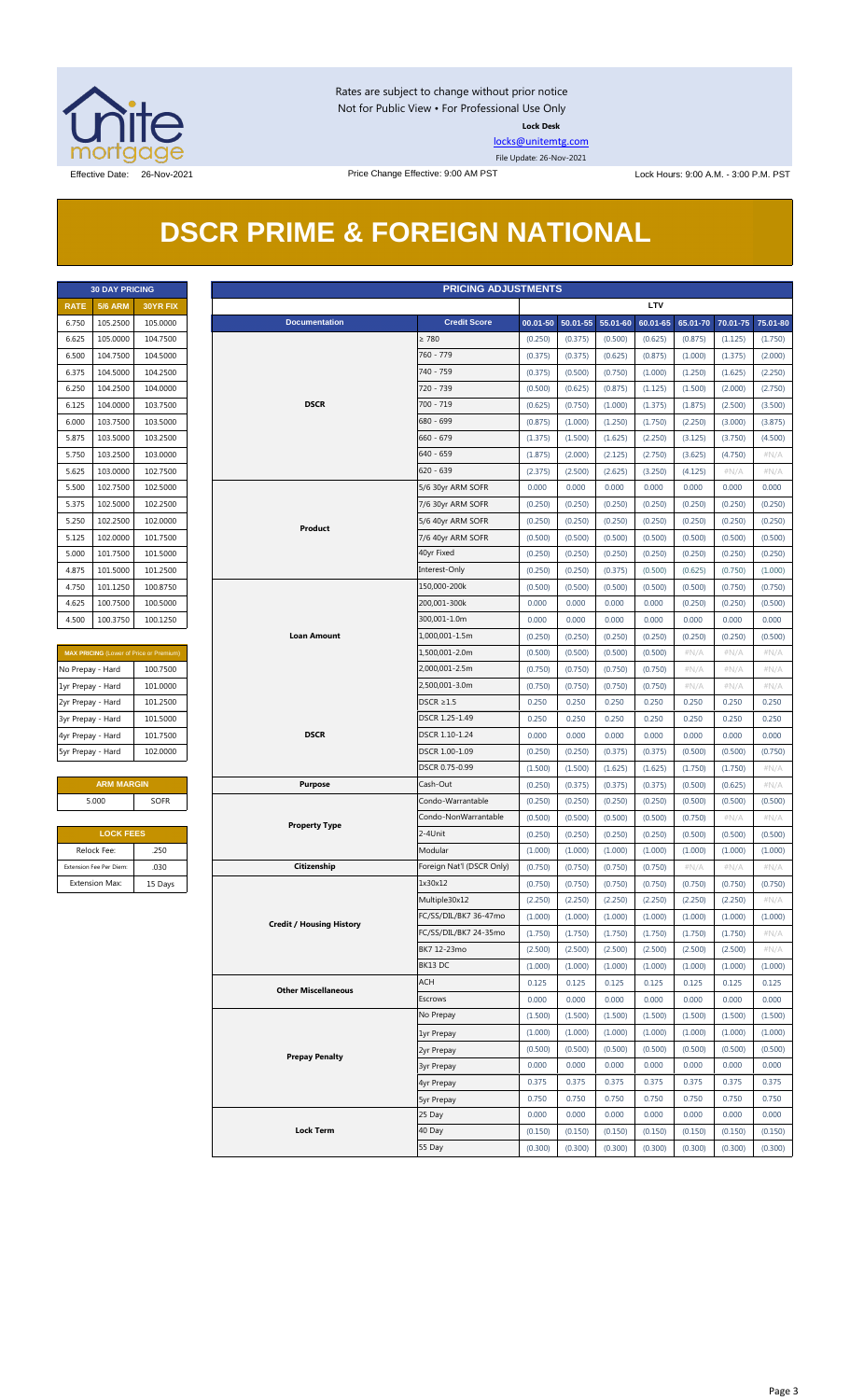

Rates are subject to change without prior notice Not for Public View • For Professional Use Only **Lock Desk** locks@unitemtg.com File Update: 26-Nov-2021

Effective: 9:00 AM PST Lock Hours: 9:00 AM. - 3:00 P.M. PST Lock Hours: 9:00 AM. - 3:00 P.M. PST

# **Alt Doc PRIME PLUS**

|             | <b>PRIMARY &amp; SECONDARY HOME</b> |                 |
|-------------|-------------------------------------|-----------------|
| <b>RATE</b> | <b>5/6 ARM</b>                      | <b>30YR FIX</b> |
| 6.125       | 105.500                             | 105.250         |
| 6.000       | 105.250                             | 105,000         |
| 5.875       | 105.000                             | 104.750         |
| 5.750       | 104.750                             | 104.500         |
| 5.625       | 104.500                             | 104.250         |
| 5.500       | 104.250                             | 104.000         |
| 5.375       | 104.000                             | 103.750         |
| 5.250       | 103.750                             | 103.500         |
| 5.125       | 103.500                             | 103.250         |
| 5.000       | 103.250                             | 103.000         |
| 4.875       | 103.000                             | 102.750         |
| 4.750       | 102.750                             | 102.500         |
| 4.625       | 102.500                             | 102.250         |
| 4.500       | 102.250                             | 102,000         |
| 4.375       | 101.875                             | 101.625         |
| 4.250       | 101.500                             | 101.250         |
| 4.125       | 101.125                             | 100.875         |
| 4.000       | 100.750                             | 100.500         |
|             |                                     |                 |

| <b>LOCK FEES</b>                               |         |
|------------------------------------------------|---------|
| Relock Fee:                                    | .250    |
| <b>Extension Fee Per Diem</b>                  | .030    |
| <b>Extension Max:</b>                          | 15 Days |
|                                                |         |
| <b>MAX PRICING (Lower of Price or Premium)</b> |         |
| 101.0000                                       |         |

|                       | PRIMARY & SECONDARY HOME                            |          |                               |                                 | <b>PRICING ADJUSTMENTS</b> |               |               |               |                  |                           |                   |  |  |
|-----------------------|-----------------------------------------------------|----------|-------------------------------|---------------------------------|----------------------------|---------------|---------------|---------------|------------------|---------------------------|-------------------|--|--|
| <b>RATE</b>           | <b>5/6 ARM</b>                                      | 30YR FIX |                               |                                 |                            |               |               | LTV           |                  |                           |                   |  |  |
| 6.125                 | 105.500                                             | 105.250  | <b>Documentation</b>          | <b>Credit Score</b>             | 00.01-50                   | 50.01-55      | 55.01-60      | 60.01-65      | 65.01-70         | 70.01-75                  | 75.01-80          |  |  |
| 6.000                 | 105.250                                             | 105,000  | <b>Full Doc</b>               | 2780                            | 0.000                      | 0.000         | 0.000         | (0.250)       | (0.375)          | (0.375)                   | (0.500)           |  |  |
| 5.875                 | 105.000                                             | 104.750  |                               | 760 - 779                       | 0.000                      | 0.000         | 0.000         | (0.250)       | (0.375)          | (0.500)                   | (0.625)           |  |  |
| 5.750                 | 104.750                                             | 104.500  |                               | 740 - 759                       | 0.000                      | 0.000         | 0.000         | (0.250)       | (0.375)          | (0.625)                   | (0.750)           |  |  |
| 5.625                 | 104.500                                             | 104.250  |                               | 720 - 739                       | (0.125)                    | (0.125)       | (0.125)       | (0.250)       | (0.500)          | (0.750)                   | (1.000)           |  |  |
| 5.500                 | 104.250                                             | 104.000  |                               | 700 - 719                       | (0.250)                    | (0.250)       | (0.375)       | (0.500)       | (0.625)          | (0.875)                   | #N/A              |  |  |
| 5.375                 | 104.000                                             | 103.750  |                               | 680 - 699                       | (0.250)                    | (0.250)       | (0.500)       | (0.625)       | (0.750)          | #N/A                      | #N/A              |  |  |
| 5.250                 | 103.750                                             | 103.500  |                               | 660 - 679                       | (0.250)                    | (0.375)       | (0.500)       | (1.000)       | (1.375)          | #N/A                      | $\#N/A$           |  |  |
| 5.125                 | 103.500                                             | 103.250  |                               | 640 - 659                       | $\#N/A$                    | #N/A          | #N/A          | $\#N/A$       | #N/A             | #N/A                      | $\#N/\beta$       |  |  |
| 5.000                 | 103.250                                             | 103.000  |                               | 620 - 639                       | #N/A                       | #N/A          | #N/A          | #N/A          | #N/A             | #N/A                      | #N/A              |  |  |
| 4.875                 | 103.000                                             | 102.750  | <b>Bank</b>                   | $\geq 780$                      | (0.125)                    | (0.250)       | (0.250)       | (0.375)       | (0.500)          | (0.625)                   | (0.875)           |  |  |
| 4.750                 | 102.750                                             | 102.500  | <b>Statement</b>              | 760 - 779                       | (0.250)                    | (0.250)       | (0.250)       | (0.500)       | (0.625)          | (0.750)                   | (1.125)           |  |  |
| 4.625                 | 102.500                                             | 102.250  |                               | 740 - 759                       | (0.250)                    | (0.250)       | (0.250)       | (0.625)       | (0.750)          | (1.000)                   | (1.375)           |  |  |
| 4.500                 | 102.250                                             | 102.000  |                               | 720 - 739                       | (0.250)                    | (0.375)       | (0.375)       | (0.750)       | (0.875)          | (1.125)                   | (1.625)           |  |  |
| 4.375                 | 101.875                                             | 101.625  |                               | 700 - 719                       | (0.375)                    | (0.375)       | (0.625)       | (0.875)       | (1.125)          | (1.500)                   | #N/A              |  |  |
| 4.250                 | 101.500                                             | 101.250  |                               | 680 - 699                       | (0.375)                    | (0.500)       | (0.750)       | (1.000)       | (1.375)          | # $N/A$                   | #N/A              |  |  |
| 4.125                 | 101.125                                             | 100.875  |                               | 660 - 679                       | (0.500)                    | (0.750)       | (1.000)       | (1.500)       | (2.250)          | #N/A                      | #N/A              |  |  |
| 4.000                 | 100.750                                             | 100.500  |                               | 640 - 659                       | #N/A                       | $\#N/A$       | #N/A          | $\#N/A$       | #N/A             | #N/A                      | #N/A              |  |  |
|                       |                                                     |          |                               | 620 - 639                       | #N/A                       | $\#N/A$       | #N/A          | #N/A          | #N/A             | #N/A                      | #N/A              |  |  |
|                       | <b>ARM MARGIN</b>                                   |          |                               | 12 Mth Bank Statements          | (0.125)                    | (0.125)       | (0.125)       | (0.250)       | (0.375)          | (0.375)                   | (0.375)           |  |  |
|                       | 5.000                                               | SOFR     | Asset                         | $\geq 780$                      | (0.125)                    | (0.250)       | (0.250)       | (0.625)       | (0.875)          | (1.125)                   | (1.500)           |  |  |
|                       |                                                     |          | <b>Depletion</b>              | 760 - 779                       | (0.125)                    | (0.250)       | (0.375)       | (0.750)       | (1.000)          | (1.375)                   | (1.875)           |  |  |
|                       |                                                     |          |                               | 740 - 759                       | (0.250)                    | (0.250)       | (0.500)       | (0.875)       | (1.125)          | (1.625)                   | (2.250)           |  |  |
|                       | <b>LOCK FEES</b>                                    |          |                               | 720 - 739                       | (0.375)                    | (0.500)       | (0.625)       | (1.000)       | (1.500)          | (2.000)                   | (2.750)           |  |  |
|                       | Relock Fee:                                         | .250     |                               | 700 - 719                       | (0.500)                    | (0.625)       | (1.000)       | (1.375)       | (1.875)          | (2.500)                   | $\#N/A$           |  |  |
|                       | xtension Fee Per Diem                               | .030     |                               | 580 - 699                       | (0.625)                    | (0.750)       | (1.250)       | (1.750)       | (2.250)          | $\#\mathbb{N}/\mathbb{N}$ | #N/A              |  |  |
| <b>Extension Max:</b> |                                                     | 15 Days  |                               | 660 - 679                       | (0.750)                    | (1.000)       | (1.500)       | (2.250)       | (3.125)          | #N/A                      | #N/A              |  |  |
|                       |                                                     |          |                               | 640 - 659                       | #N/A                       | #N/A          | #N/A          | #N/A          | #N/A             | #N/A                      | #N/A              |  |  |
|                       | MAX PRICING (Lower of Price or Premium)<br>101.0000 |          | Product                       | 620 - 639                       | #N/A<br>0.000              | #N/A<br>0.000 | #N/A<br>0.000 | #N/A<br>0.000 | $\#N/A$<br>0.000 | #N/A<br>0.000             | #N/A<br>0.000     |  |  |
|                       |                                                     |          |                               | 5/6 30yr ARM SOFR               | (0.250)                    | (0.250)       | (0.250)       | (0.250)       | (0.250)          | (0.250)                   | (0.250)           |  |  |
|                       |                                                     |          |                               | 5/6 40yr ARM SOFR<br>30yr Fixed | 0.000                      | 0.000         | 0.000         | 0.000         | 0.000            | 0.000                     | 0.000             |  |  |
|                       |                                                     |          |                               | 40yr Fixed                      | (0.250)                    | (0.250)       | (0.250)       | (0.250)       | (0.250)          | (0.250)                   | (0.250)           |  |  |
|                       |                                                     |          |                               | Interest-Only                   | (0.250)                    | (0.250)       | (0.375)       | (0.500)       | (0.625)          | (0.750)                   | #N/A              |  |  |
|                       |                                                     |          | Loan                          | 150,000-200k                    | (0.500)                    | (0.500)       | (0.500)       | (0.500)       | (0.500)          | (0.750)                   | (0.750)           |  |  |
|                       |                                                     |          | Amount                        | 200,001-300k                    | 0.000                      | 0.000         | 0.000         | 0.000         | (0.250)          | (0.250)                   | (0.250)           |  |  |
|                       |                                                     |          |                               | 300,001-1,000,000               | 0.000                      | 0.000         | 0.000         | 0.000         | 0.000            | 0.000                     | 0.000             |  |  |
|                       |                                                     |          |                               | 1.000.001-1.5m                  | (0.250)                    | (0.250)       | (0.250)       | (0.250)       | (0.250)          | (0.250)                   | (0.250)           |  |  |
|                       |                                                     |          |                               | 1,500,001-2.0m                  | (0.500)                    | (0.500)       | (0.500)       | (0.500)       | (0.500)          | #N/A                      | #N/A              |  |  |
|                       |                                                     |          |                               | 2,000,001-2.5m                  | (0.750)                    | (0.750)       | (0.750)       | (0.750)       | (0.750)          | #N/A                      | #N/A              |  |  |
|                       |                                                     |          |                               | ,500,001-3.0m                   | (0.750)                    | (0.750)       | (0.750)       | (0.750)       | (0.750)          | $\#N/F$                   | $\#N/\mathcal{A}$ |  |  |
|                       |                                                     |          | DTI                           | 43.01-50                        | 0.000                      | 0.000         | 0.000         | 0.000         | 0.000            | 0.000                     | 0.000             |  |  |
|                       |                                                     |          |                               | 50.01-55                        | 0.000                      | 0.000         | 0.000         | 0.000         | 0.000            | (0.125)                   | $\#N/A$           |  |  |
|                       |                                                     |          | Cash Out                      |                                 | (0.250)                    | (0.375)       | (0.375)       | (0.375)       | (0.500)          | (0.625)                   | #N/A              |  |  |
|                       |                                                     |          | <b>Second Home</b>            |                                 | (0.500)                    | (0.500)       | (0.500)       | (0.500)       | (0.500)          | (0.500)                   | (0.500)           |  |  |
|                       |                                                     |          | <b>Property Type</b>          | Condo-Warrantable               | (0.250)                    | (0.250)       | (0.250)       | (0.250)       | (0.500)          | (0.500)                   | $\#N/A$           |  |  |
|                       |                                                     |          |                               | Condo-NonWarrantable            | (0.500)                    | (0.500)       | (0.500)       | (0.500)       | #N/A             | #N/A                      | #N/A              |  |  |
|                       |                                                     |          |                               | 2-Unit                          | (0.250)                    | (0.250)       | (0.250)       | (0.250)       | (0.500)          | #N/A                      | $\#N/A$           |  |  |
|                       |                                                     |          | <b>Credit/Housing History</b> | 1x30x12                         | (0.750)                    | (0.750)       | (0.750)       | (0.750)       | (0.750)          | (0.750)                   | (0.750)           |  |  |
|                       |                                                     |          |                               | Multiple30x12                   | (2.250)                    | (2.250)       | (2.250)       | (2.250)       | (2.250)          | (2.250)                   | (2.250)           |  |  |
|                       |                                                     |          | <b>Misccellaneous</b>         | ACH                             | 0.125                      | 0.125         | 0.125         | 0.125         | 0.125            | 0.125                     | 0.125             |  |  |
|                       |                                                     |          |                               | No Escrows (No HPML)            | (0.150)                    | (0.150)       | (0.150)       | (0.150)       | (0.150)          | (0.150)                   | (0.150)           |  |  |
|                       |                                                     |          | <b>Lock Term</b>              | 45 Day                          | (0.150)                    | (0.150)       | (0.150)       | (0.150)       | (0.150)          | (0.150)                   | (0.150)           |  |  |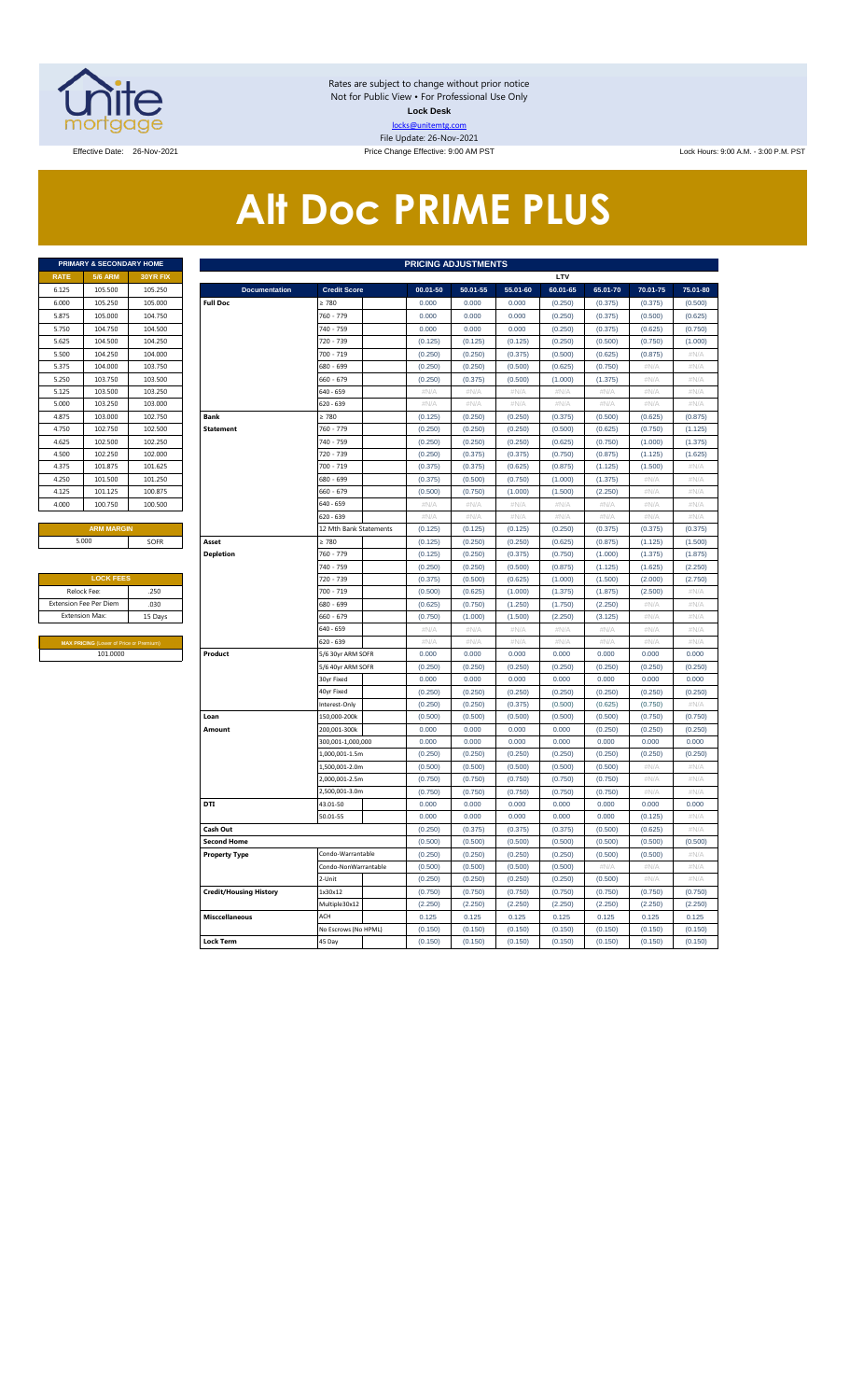

Rates are subject to change without prior notice Not for Public View • For Professional Use Only **Lock Desk** locks@unitemtg.com File Update: 26-Nov-2021

Effective Date: 26-Nov-2021 20-Nov-2021 Price Change Effective: 9:00 AM PST Lock Hours: 9:00 A.M. - 3:00 P.M. PST

# **Alt Doc PRIME**

|             | <b>PRIMARY &amp; SECONDARY HOME</b> |                 |
|-------------|-------------------------------------|-----------------|
| <b>RATE</b> | <b>5/6 ARM</b>                      | <b>30YR FIX</b> |
| 6.250       | 105.000                             | 104.750         |
| 6.125       | 104.750                             | 104.500         |
| 6.000       | 104.500                             | 104.250         |
| 5.875       | 104.250                             | 104.000         |
| 5.750       | 104.000                             | 103.750         |
| 5.625       | 103.750                             | 103.500         |
| 5.500       | 103.500                             | 103.250         |
| 5.375       | 103.250                             | 103.000         |
| 5.250       | 103.000                             | 102.750         |
| 5.125       | 102.750                             | 102.500         |
| 5.000       | 102.500                             | 102.250         |
| 4.875       | 102.250                             | 102.000         |
| 4.750       | 102.000                             | 101.750         |
| 4.625       | 101.750                             | 101.500         |
| 4.500       | 101.500                             | 101.250         |
| 4.375       | 101.125                             | 100.875         |
| 4.250       | 100.750                             | 100.500         |
| 4.125       | 100.375                             | 100.125         |

#### **ARM MARGIN** 5.000

| <b>LOCK FEES</b>              |         |
|-------------------------------|---------|
| Relock Fee:                   | .250    |
| <b>Extension Fee Per Diem</b> | .030    |
| <b>Extension Max:</b>         | 15 Days |
|                               |         |

**MAX PRICING** (Lower of Price or Premium) 101.0000

|                               | PRIMARY & SECONDARY HOME                       |                               |                            |          | <b>PRICING ADJUSTMENTS</b> |          |          |          |          |          |          |          |
|-------------------------------|------------------------------------------------|-------------------------------|----------------------------|----------|----------------------------|----------|----------|----------|----------|----------|----------|----------|
| <b>5/6 ARM</b><br><b>RATE</b> | 30YR FIX                                       |                               |                            |          |                            |          | LTV      |          |          |          |          |          |
| 105.000<br>6.250              | 104.750                                        | <b>Documentation</b>          | <b>Credit Score</b>        | 00.01-50 | 50.01-55                   | 55.01-60 | 60.01-65 | 65.01-70 | 70.01-75 | 75.01-80 | 80.01-85 | 85.01-90 |
| 104.750<br>6.125              | 104.500                                        | <b>Full Doc</b>               | ≥ 780                      | 0.000    | 0.000                      | 0.000    | (0.250)  | (0.375)  | (0.375)  | (0.500)  | (0.750)  | (1.125)  |
| 104.500<br>6.000              | 104.250                                        |                               | 760 - 779                  | 0.000    | 0.000                      | 0.000    | (0.250)  | (0.375)  | (0.500)  | (0.625)  | (0.875)  | (1.375)  |
| 104.250<br>5.875              | 104.000                                        |                               | 740 - 759                  | 0.000    | 0.000                      | 0.000    | (0.250)  | (0.375)  | (0.625)  | (0.750)  | (1.125)  | (1.625)  |
| 104.000<br>5.750              | 103.750                                        |                               | 720 - 739                  | (0.125)  | (0.125)                    | (0.125)  | (0.250)  | (0.500)  | (0.750)  | (1.000)  | (1.250)  | (1.875)  |
| 103.750                       | 103.500                                        |                               | 700 - 719                  | (0.250)  | (0.250)                    | (0.375)  | (0.500)  | (0.625)  | (0.875)  | (1.250)  | (1.625)  | (2.250)  |
| 103.500                       | 103.250                                        |                               | 680 - 699                  | (0.250)  | (0.250)                    | (0.500)  | (0.625)  | (0.750)  | (1.000)  | (1.375)  | (2.000)  | #N/A     |
| 103.250<br>5.375              | 103.000                                        |                               | 660 - 679                  | (0.250)  | (0.375)                    | (0.500)  | (1.000)  | (1.375)  | (1.625)  | (2.000)  | (2.750)  | #N/A     |
| 103.000<br>5.250              | 102.750                                        |                               | 640 - 659                  | (0.375)  | (0.375)                    | (0.500)  | (1.250)  | (1.500)  | (1.750)  | (2.250)  | #N/A     | #N/A     |
| 102.750<br>5.125              | 102.500                                        |                               | 520 - 639                  | (0.500)  | (0.500)                    | (0.500)  | (1.500)  | (1.750)  | (2.000)  | (2.500)  | #N/A     | #N/A     |
| 102.500<br>5.000              | 102.250                                        | Bank                          | 2780                       | (0.125)  | (0.250)                    | (0.250)  | (0.375)  | (0.500)  | (0.625)  | (0.875)  | (1.250)  | (2.000)  |
| 102.250<br>4.875              | 102.000                                        | <b>Statement</b>              | 760 - 779                  | (0.250)  | (0.250)                    | (0.250)  | (0.500)  | (0.625)  | (0.750)  | (1.125)  | (1.625)  | (2.375)  |
| 102.000<br>4.750              | 101.750                                        |                               | 740 - 759                  | (0.250)  | (0.250)                    | (0.250)  | (0.625)  | (0.750)  | (1.000)  | (1.375)  | (1.875)  | (2.875)  |
| 101.750<br>4.625              | 101.500                                        |                               | 720 - 739                  | (0.250)  | (0.375)                    | (0.375)  | (0.750)  | (0.875)  | (1.125)  | (1.625)  | (2.250)  | (3.375)  |
| 101.500<br>4.500              | 101.250                                        |                               | 700 - 719                  | (0.375)  | (0.375)                    | (0.625)  | (0.875)  | (1.125)  | (1.500)  | (2.000)  | (2.750)  | (4.000)  |
| 101.125                       | 100.875                                        |                               | 680 - 699                  | (0.375)  | (0.500)                    | (0.750)  | (1.000)  | (1.375)  | (1.750)  | (2.500)  | (3.500)  | #N/A     |
| 100.750                       | 100.500                                        |                               | 660 - 679                  | (0.500)  | (0.750)                    | (1.000)  | (1.500)  | (2.250)  | (2.750)  | (3.500)  | (4.250)  | #N/A     |
| 100.375                       | 100.125                                        |                               | 640 - 659                  | (0.750)  | (1.000)                    | (1.250)  | (1.750)  | (2.500)  | (3.125)  | (4.000)  | #N/A     | #N/A     |
|                               |                                                |                               | 620 - 639                  | (1.250)  | (1.500)                    | (1.750)  | (2.250)  | (3.000)  | (3.625)  | #N/A     | #N/A     | #N/A     |
|                               |                                                |                               | <b>Mth Bank Statements</b> | (0.750)  | (0.750)                    | (0.750)  | (0.875)  | (1.000)  | (1.000)  | (1.000)  | #N/A     | #N/A     |
| <b>ARM MARGIN</b>             |                                                |                               | 12 Mth Bank Statements     | (0.125)  | (0.125)                    | (0.125)  | (0.250)  | (0.375)  | (0.375)  | (0.375)  | (0.500)  | (0.500)  |
| 5.000                         | SOFR                                           | Asset                         | 2780                       | (0.125)  | (0.250)                    | (0.250)  | (0.625)  | (0.875)  | (1.125)  | (1.500)  | #N/A     | #N/A     |
|                               |                                                | <b>Depletion</b>              | 760 - 779                  | (0.125)  | (0.250)                    | (0.375)  | (0.750)  | (1.000)  | (1.375)  | (1.875)  | #N/A     | #N/A     |
|                               |                                                |                               |                            |          |                            |          |          |          |          |          |          |          |
| <b>LOCK FEES</b>              |                                                |                               | 740 - 759                  | (0.250)  | (0.250)                    | (0.500)  | (0.875)  | (1.125)  | (1.625)  | (2.250)  | $\#N/A$  | #N/A     |
|                               |                                                |                               | 720 - 739                  | (0.375)  | (0.500)                    | (0.625)  | (1.000)  | (1.500)  | (2.000)  | (2.750)  | $\#N/A$  | #N/A     |
| Relock Fee:                   | .250                                           |                               | 700 - 719                  | (0.500)  | (0.625)                    | (1.000)  | (1.375)  | (1.875)  | (2.500)  | (3.500)  | $\#N/A$  | #N/A     |
| xtension Fee Per Diem         | .030                                           |                               | 680 - 699                  | (0.625)  | (0.750)                    | (1.250)  | (1.750)  | (2.250)  | (3.000)  | (4.125)  | $\#N/A$  | #N/A     |
| <b>Extension Max:</b>         | 15 Days                                        |                               | 660 - 679                  | (0.750)  | (1.000)                    | (1.500)  | (2.250)  | (3.125)  | (4.375)  | (4.875)  | #N/A     | #N/A     |
|                               |                                                |                               | 640 - 659                  | (1.250)  | (1.500)                    | (2.000)  | (2.750)  | (3.625)  | (4.875)  | $\#N/A$  | $\#N/A$  | #N/A     |
|                               |                                                |                               | 620 - 639                  | (1.750)  | (2.000)                    | (2.500)  | (3.250)  | (4.125)  | #N/A     | $\#N/A$  | $\#N/A$  | #N/A     |
|                               | <b>MAX PRICING</b> (Lower of Price or Premium) | P&L                           | 2780                       | (0.625)  | (0.750)                    | (0.750)  | (1.125)  | (1.375)  | (1.625)  | (2.125)  | $\#N/A$  | #N/A     |
| 101.0000                      |                                                |                               | 760 - 779                  | (0.625)  | (0.750)                    | (0.875)  | (1.250)  | (1.500)  | (1.875)  | (2.500)  | $\#N/A$  | #N/A     |
|                               |                                                |                               | 740 - 759                  | (0.750)  | (0.750)                    | (1.000)  | (1.375)  | (1.625)  | (2.125)  | (2.875)  | $\#N/A$  | #N/A     |
|                               |                                                |                               | 720 - 739                  | (0.875)  | (1.000)                    | (1.125)  | (1.500)  | (2.000)  | (2.500)  | (3.375)  | $\#N/A$  | #N/A     |
|                               |                                                |                               | 700 - 719                  | (1.000)  | (1.125)                    | (1.500)  | (1.875)  | (2.375)  | (3.000)  | (4.125)  | $\#N/A$  | #N/A     |
|                               |                                                |                               | 680 - 699                  | (1.125)  | (1.250)                    | (1.750)  | (2.250)  | (2.750)  | (3.500)  | #N/A     | $\#N/A$  | #N/A     |
|                               |                                                |                               | 660 - 679                  | (1.250)  | (1.500)                    | (2.000)  | (2.750)  | (3.625)  | (4.875)  | $\#N/A$  | $\#N/A$  | #N/A     |
|                               |                                                |                               | 640 - 659                  | (1.750)  | (2.000)                    | (2.500)  | (3.250)  | (4.125)  | #N/A     | $\#N/A$  | #N/A     | #N/A     |
|                               |                                                |                               | 620 - 639                  | (2.250)  | (2.500)                    | (3.000)  | (3.750)  | (4.625)  | #N/A     | $\#N/A$  | $\#N/A$  | $\#N/A$  |
|                               |                                                | Product                       | 5/6 30yr ARM SOFR          | 0.000    | 0.000                      | 0.000    | 0.000    | 0.000    | 0.000    | 0.000    | 0.000    | 0.000    |
|                               |                                                |                               | 5/6 40yr ARM SOFR          | (0.250)  | (0.250)                    | (0.250)  | (0.250)  | (0.250)  | (0.250)  | (0.250)  | (0.250)  | (0.250)  |
|                               |                                                |                               | 7/6 30yr ARM SOFR          | (0.250)  | (0.250)                    | (0.250)  | (0.250)  | (0.250)  | (0.250)  | (0.250)  | (0.250)  | (0.250)  |
|                               |                                                |                               | 7/6 40yr ARM SOFR          | (0.500)  | (0.500)                    | (0.500)  | (0.500)  | (0.500)  | (0.500)  | (0.500)  | (0.500)  | (0.500)  |
|                               |                                                |                               | 30yr Fixed                 | 0.000    | 0.000                      | 0.000    | 0.000    | 0.000    | 0.000    | 0.000    | 0.000    | 0.000    |
|                               |                                                |                               | 40yr Fixed                 | (0.250)  | (0.250)                    | (0.250)  | (0.250)  | (0.250)  | (0.250)  | (0.250)  | (0.250)  | (0.250)  |
|                               |                                                |                               | nterest-Only               | (0.250)  | (0.250)                    | (0.375)  | (0.500)  | (0.625)  | (0.750)  | (1.000)  | (1.500)  | #N/A     |
|                               |                                                | Loan                          | 150,000-200k               | (0.500)  | (0.500)                    | (0.500)  | (0.500)  | (0.500)  | (0.750)  | (0.750)  | (1.000)  | (1.000)  |
|                               |                                                | Amount                        | 200,001-300k               | 0.000    | 0.000                      | 0.000    | 0.000    | (0.250)  | (0.250)  | (0.250)  | (0.500)  | (0.500)  |
|                               |                                                |                               | 300,001-400,000            | 0.000    | 0.000                      | 0.000    | 0.000    | 0.000    | 0.000    | 0.000    | (0.500)  | (0.500)  |
|                               |                                                |                               | 400,001-1.0m               | 0.000    | 0.000                      | 0.000    | 0.000    | 0.000    | 0.000    | 0.000    | 0.000    | 0.000    |
|                               |                                                |                               | 1,000,001-1.5m             | (0.250)  | (0.250)                    | (0.250)  | (0.250)  | (0.250)  | (0.250)  | (0.250)  | (0.250)  | #N/A     |
|                               |                                                |                               | 1,500,001-2.0m             |          |                            |          |          |          |          |          | $\#N/A$  | #N/A     |
|                               |                                                |                               | 2,000,001-2.5m             | (0.500)  | (0.500)                    | (0.500)  | (0.500)  | (0.500)  | (0.500)  | (0.500)  |          |          |
|                               |                                                |                               |                            | (0.750)  | (0.750)                    | (0.750)  | (0.750)  | (0.750)  | (0.750)  | (0.750)  | $\#N/A$  | #N/A     |
|                               |                                                |                               | 2,500,001-3.0m             | (0.750)  | (0.750)                    | (0.750)  | (0.750)  | (0.750)  | (0.750)  | (0.750)  | $\#N/A$  | #N/A     |
|                               |                                                |                               | 3,000,001-3.5m             | (0.750)  | (0.750)                    | (0.750)  | (0.750)  | (0.750)  | (0.750)  | $\#N/A$  | $\#N/A$  | #N/A     |
|                               |                                                |                               | 3,500,001-4.0m             | (0.750)  | (0.750)                    | (0.750)  | (0.750)  | (0.750)  | (0.750)  | $\#N/A$  | $\#N/A$  | #N/A     |
|                               |                                                | <b>DTI</b>                    | 43.01-50                   | 0.000    | 0.000                      | 0.000    | 0.000    | 0.000    | (0.125)  | (0.125)  | (0.125)  | (0.125)  |
|                               |                                                |                               | 50.01-55                   | 0.000    | 0.000                      | 0.000    | 0.000    | 0.000    | (0.375)  | (0.375)  | $\#N/A$  | #N/A     |
|                               |                                                | Cash Out                      |                            | (0.250)  | (0.375)                    | (0.375)  | (0.375)  | (0.500)  | (0.625)  | (1.000)  | $\#N/A$  | #N/A     |
|                               |                                                | <b>Second Home</b>            |                            | (0.500)  | (0.500)                    | (0.500)  | (0.500)  | (0.500)  | (0.500)  | (0.500)  | $\#N/A$  | #N/A     |
|                               |                                                | <b>Property Type</b>          | Condo-Warrantable          | (0.250)  | (0.250)                    | (0.250)  | (0.250)  | (0.500)  | (0.500)  | (0.500)  | (0.500)  | #N/A     |
|                               |                                                |                               | Condo-NonWarrantable       | (0.500)  | (0.500)                    | (0.500)  | (0.500)  | (0.750)  | (0.750)  | #N/A     | $\#N/A$  | #N/A     |
|                               |                                                |                               | 2-Unit                     | (0.250)  | (0.250)                    | (0.250)  | (0.250)  | (0.500)  | (0.500)  | (0.500)  | (0.500)  | #N/A     |
|                               |                                                |                               | Modular                    | (1.000)  | (1.000)                    | (1.000)  | (1.000)  | (1.000)  | (1.000)  | (1.000)  | $\#N/A$  | #N/A     |
|                               |                                                |                               | Rural                      | (1.000)  | (1.000)                    | (1.000)  | (1.000)  | (1.000)  | (1.000)  | $\#N/A$  | $\#N/A$  | #N/A     |
|                               |                                                | <b>Credit/Housing History</b> | 1x30x12                    | (0.750)  | (0.750)                    | (0.750)  | (0.750)  | (0.750)  | (0.750)  | (0.750)  | (0.750)  | (0.750)  |
|                               |                                                |                               | Multiple30x12              | (2.250)  | (2.250)                    | (2.250)  | (2.250)  | (2.250)  | (2.250)  | (2.250)  | (2.250)  | $\#N/A$  |
|                               |                                                |                               | C/SS/DIL/BK7 36-47mo       | (1.000)  | (1.000)                    | (1.000)  | (1.000)  | (1.000)  | (1.000)  | (1.000)  | (1.000)  | (1.000)  |
|                               |                                                |                               | C/SS/DIL/BK7 24-35mo       | (1.750)  | (1.750)                    | (1.750)  | (1.750)  | (1.750)  | (1.750)  | (1.750)  | (1.750)  | #N/A     |
|                               |                                                |                               | BK7 12-23mo                | (2.500)  | (2.500)                    | (2.500)  | (2.500)  | (2.500)  | (2.500)  | (2.500)  | (2.500)  | #N/A     |
|                               |                                                |                               | BK13 DC                    | (1.000)  | (1.000)                    | (1.000)  | (1.000)  | (1.000)  | (1.000)  | (1.000)  | (1.000)  | (1.000)  |
|                               |                                                | <b>Misccellaneous</b>         | ACH                        | 0.125    | 0.125                      | 0.125    | 0.125    | 0.125    | 0.125    | 0.125    | 0.125    | 0.125    |
|                               |                                                |                               |                            |          |                            |          |          |          |          |          |          |          |
|                               |                                                |                               | No Escrows (No HPML)       | (0.150)  | (0.150)                    | (0.150)  | (0.150)  | (0.150)  | (0.150)  | (0.150)  | (0.150)  | (0.150)  |
|                               |                                                | <b>Lock Term</b>              | 45 Day                     | (0.150)  | (0.150)                    | (0.150)  | (0.150)  | (0.150)  | (0.150)  | (0.150)  | (0.150)  | (0.150)  |
|                               |                                                |                               |                            |          |                            |          |          |          |          |          |          |          |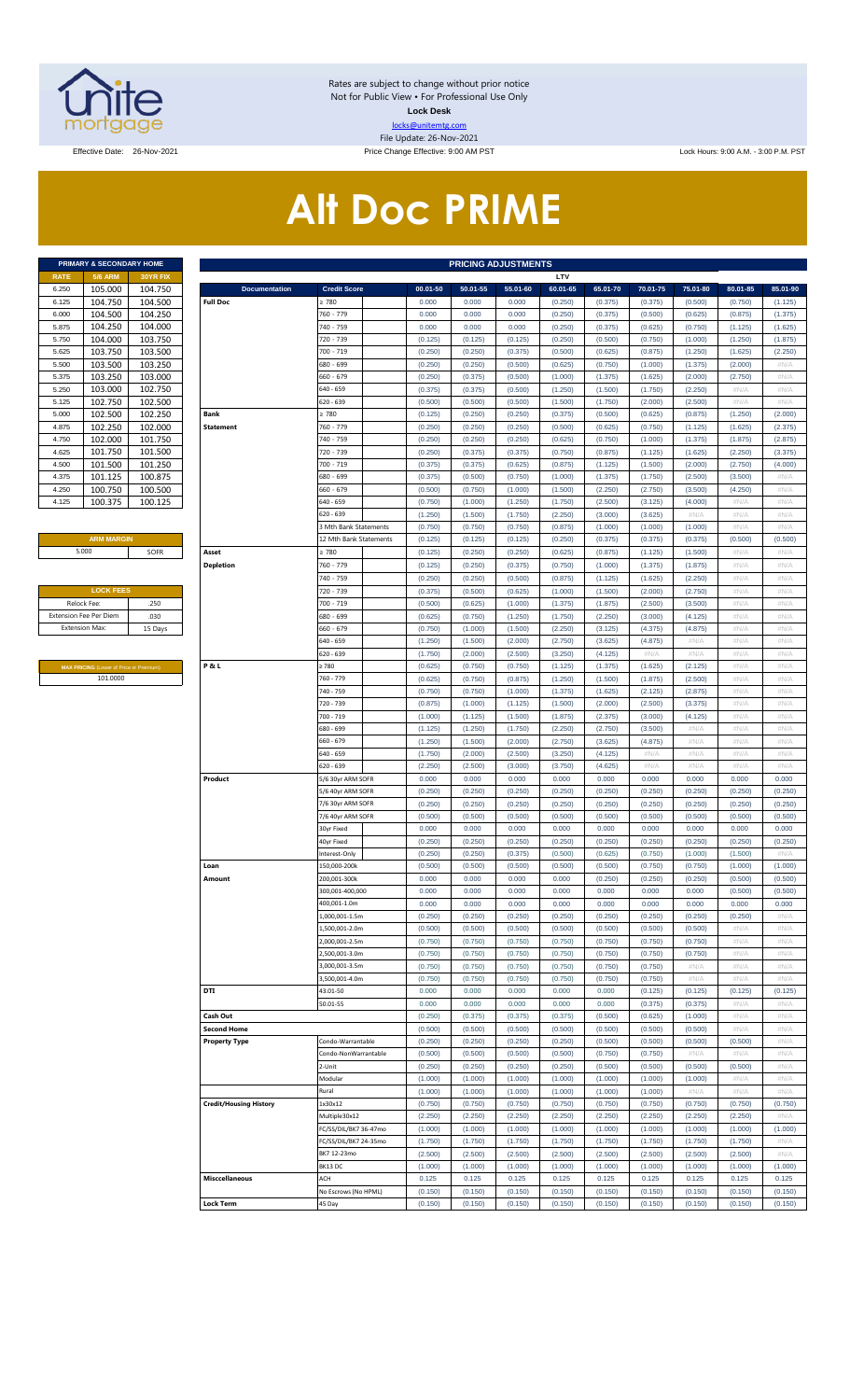

#### [V](https://unitemortgage.com/)isit: https://unitemortgage.com

The pricing engine is the Formal price given, please access it through:

**Quick Pricer:** [https://un](https://unitemortgage.com/broker-resources/price-my-loan/)itemortgage.com/broker-resources/price-my-loan/

### **CALL US TODAY: 800-777-1207**

#### **CONVENTIONAL PRODUCTS AND PRICING**

|       | <b>CONFORMING LOANS</b> |                             |         |       |                             |         |         |                             |                             |         |         |       |         |                             |         |
|-------|-------------------------|-----------------------------|---------|-------|-----------------------------|---------|---------|-----------------------------|-----------------------------|---------|---------|-------|---------|-----------------------------|---------|
|       |                         | <b>DU CONF CONV 30 YEAR</b> |         |       | <b>DU CONF CONV 20 YEAR</b> |         |         | <b>DU CONF CONV 15 YEAR</b> |                             |         |         |       |         | <b>DU CONF CONV 10 YEAR</b> |         |
| Rate  | 10 Day                  | 25 Day                      | 40 Day  | Rate  | 10 Day                      | 25 Day  | 40 Day  | Rate                        | 10 Day                      | 25 Day  | 40 Day  | Rate  | 10 Day  | 25 Day                      | 40 Day  |
| 3.625 | (4.625)                 | (4.500)                     | (4.375) | 3.375 | (4.625)                     | (4.500) | (4.375) | 2.875                       | (3.875)                     | (3.750) | (3.625) | 2.875 | (4.000) | (3.875)                     | (3.750) |
| 3.500 | (4.250)                 | (4.125)                     | (4.000) | 3.250 | (4.000)                     | (3.875) | (3.750) | 2.750                       | (3.500)                     | (3.375) | (3.250) | 2.750 | (3.625) | (3.500)                     | (3.375) |
| 3.375 | (3.875)                 | (3.750)                     | (3.625) | 3.125 | (3.750)                     | (3.625) | (3.500) | 2.625                       | (3.000)                     | (2.875) | (2.750) | 2.625 | (3.125) | (3.000)                     | (2.875) |
| 3.250 | (3.375)                 | (3.250)                     | (3.125) | 3.000 | (3.500)                     | (3.375) | (3.250) | 2.500                       | (2.500)                     | (2.375) | (2.250) | 2.500 | (2.625) | (2.500)                     | (2.375) |
| 3.125 | (2.750)                 | (2.625)                     | (2.500) | 2.875 | (3.000)                     | (2.875) | (2.750) | 2.375                       | (2.000)                     | (1.875) | (1.750) | 2.375 | (2.625) | (2.500)                     | (2.375) |
| 3.000 | (2.375)                 | (2.250)                     | (2.125) | 2.750 | (2.375)                     | (2.250) | (2.125) | 2.250                       | (1.625)                     | (1.500) | (1.375) | 2.250 | (2.125) | (2.000)                     | (1.875) |
| 2.875 | (1.750)                 | (1.625)                     | (1.500) | 2.625 | (1.625)                     | (1.500) | (1.375) | 2.125                       | (1.000)                     | (0.875) | (0.750) | 2.125 | (1.625) | (1.500)                     | (1.375) |
| 2.750 | (1.125)                 | (1.000)                     | (0.875) | 2.500 | (1.000)                     | (0.875) | (0.750) | 2.000                       | (0.500)                     | (0.375) | (0.250) | 2.000 | (1.000) | (0.875)                     | (0.750) |
| 2.625 | (0.125)                 | 0.000                       | 0.125   | 2.375 | 0.000                       | 0.125   | 0.250   | 1.875                       | 0.250                       | 0.375   | 0.500   | 1.875 | (0.375) | (0.250)                     | (0.125) |
| 2.500 | 0.625                   | 0.750                       | 0.875   | 2.250 | 0.750                       | 0.875   | 1.000   | 1.750                       | 0.875                       | 1.000   | 1.125   | 1.750 | 0.125   | 0.250                       | 0.375   |
|       |                         |                             |         |       |                             |         |         |                             |                             |         |         |       |         |                             |         |
|       |                         | <b>LP CONF CONV 30 YEAR</b> |         |       | LP CONF CONV 20 YEAR        |         |         |                             | <b>LP CONF CONV 15 YEAR</b> |         |         |       |         | LP CONF CONV 10 YEAR        |         |
|       |                         |                             |         |       |                             |         |         |                             |                             |         |         |       |         |                             |         |
| Rate  | 10 Day                  | <b>25 Day</b>               | 40 Day  | Rate  | 10 Day                      | 25 Day  | 40 Day  | Rate                        | 10 Day                      | 25 Day  | 40 Day  | Rate  | 10 Day  | 25 Day                      | 40 Day  |
| 3.750 | (4.625)                 | (4.500)                     | (4.375) | 3.500 | (4.875)                     | (4.750) | (4.625) | 3.125                       | (4.500)                     | (4.375) | (4.250) | 3.000 | (3.750) | (3.625)                     | (3.500) |
| 3.625 | (4.500)                 | (4.375)                     | (4.250) | 3.375 | (4.500)                     | (4.375) | (4.250) | 3.000                       | (4.125)                     | (4.000) | (3.875) | 2.875 | (3.750) | (3.625)                     | (3.500) |
| 3.500 | (4.125)                 | (4.000)                     | (3.875) | 3.250 | (3.875)                     | (3.750) | (3.625) | 2.875                       | (3.750)                     | (3.625) | (3.500) | 2.750 | (3.375) | (3.250)                     | (3.125) |
| 3.375 | (3.625)                 | (3.500)                     | (3.375) | 3.125 | (3.750)                     | (3.625) | (3.500) | 2.750                       | (3.375)                     | (3.250) | (3.125) | 2.625 | (3.000) | (2.875)                     | (2.750) |
| 3.250 | (3.125)                 | (3.000)                     | (2.875) | 3.000 | (3.375)                     | (3.250) | (3.125) | 2.625                       | (2.875)                     | (2.750) | (2.625) | 2.500 | (2.625) | (2.500)                     | (2.375) |
| 3.125 | (2.500)                 | (2.375)                     | (2.250) | 2.875 | (2.875)                     | (2.750) | (2.625) | 2.500                       | (2.375)                     | (2.250) | (2.125) | 2.375 | (2.125) | (2.000)                     | (1.875) |
| 3.000 | (2.125)                 | (2.000)                     | (1.875) | 2.750 | (2.250)                     | (2.125) | (2.000) | 2.375                       | (1.875)                     | (1.750) | (1.625) | 2.250 | (1.625) | (1.500)                     | (1.375) |
| 2.875 | (1.500)                 | (1.375)                     | (1.250) | 2.625 | (1.625)                     | (1.500) | (1.375) | 2.250                       | (1.500)                     | (1.375) | (1.250) | 2.125 | (1.250) | (1.125)                     | (1.000) |
| 2.750 | (0.875)                 | (0.750)                     | (0.625) | 2.500 | (0.875)                     | (0.750) | (0.625) | 2.125                       | (1.000)                     | (0.875) | (0.750) | 2.000 | (0.750) | (0.625)                     | (0.500) |

| <b>HIGH BALANCE CONFORMING</b> |  |
|--------------------------------|--|
|                                |  |

2.500 0.875 1.000 1.125 2.250 0.875 1.000 1.125 1.875 0.375 0.500 0.625 1.750 0.250 0.375 0.500

|                                                                                                | <b>DU HIGH BALANCE 30 YEAR</b>                                                                                     |                                                                                                                  |                                                                                                                  | <b>DU HIGH BALANCE 15 YEAR</b>                                                                 |                                                                                                                         |                                                                                                                  |                                                                                                                  |      | <b>DU HIGH BALANCE 20 YEAR</b> |              |               | <b>DU HIGH BALANCE 10 YEAR</b> |        |               |               |  |
|------------------------------------------------------------------------------------------------|--------------------------------------------------------------------------------------------------------------------|------------------------------------------------------------------------------------------------------------------|------------------------------------------------------------------------------------------------------------------|------------------------------------------------------------------------------------------------|-------------------------------------------------------------------------------------------------------------------------|------------------------------------------------------------------------------------------------------------------|------------------------------------------------------------------------------------------------------------------|------|--------------------------------|--------------|---------------|--------------------------------|--------|---------------|---------------|--|
| Rate<br>3.750<br>3.625<br>3.500<br>3.375<br>3.250<br>3.125<br>3.000<br>2.875<br>2.750<br>2.625 | 10 Day<br>(4.000)<br>(3.875)<br>(3.500)<br>(3.000)<br>(2.500)<br>(1.875)<br>(1.375)<br>(0.750)<br>(0.125)<br>0.625 | 25 Day<br>(3.875)<br>(3.750)<br>(3.375)<br>(2.875)<br>(2.375)<br>(1.750)<br>(1.250)<br>(0.625)<br>0.000<br>0.750 | 40 Day<br>(3.750)<br>(3.625)<br>(3.250)<br>(2.750)<br>(2.250)<br>(1.625)<br>(1.125)<br>(0.500)<br>0.125<br>0.875 | Rate<br>3.000<br>2.875<br>2.750<br>2.625<br>2.500<br>2.375<br>2.250<br>2.125<br>2.000<br>1.875 | <b>10 Day</b><br>(2.500)<br>(2.625)<br>(2.750)<br>(2.375)<br>(1.750)<br>(1.250)<br>(0.875)<br>(0.375)<br>0.250<br>0.875 | 25 Day<br>(2.375)<br>(2.500)<br>(2.625)<br>(2.250)<br>(1.625)<br>(1.125)<br>(0.750)<br>(0.250)<br>0.375<br>1.000 | 40 Day<br>(2.250)<br>(2.375)<br>(2.500)<br>(2.125)<br>(1.500)<br>(1.000)<br>(0.625)<br>(0.125)<br>0.500<br>1.125 | Rate | 10 Day                         | 25 Day<br>ēМ | <b>40 Day</b> | Rate                           | 10 Day | <b>25 Day</b> | <b>40 Day</b> |  |

**MAX NET PRICING IS 104.000 HIGH BALANCE MAX NET PRICING IS 103.000 Rates and pricing are subject to change without notice.** This document is limited to current Unite Mortgage Wholesale Lending Solutions, and should not be intended as legal advice, legal opinion, or any other advice on specific facts or circumstances. Such policy and practice ar E) All Rights Reserved. 11.2021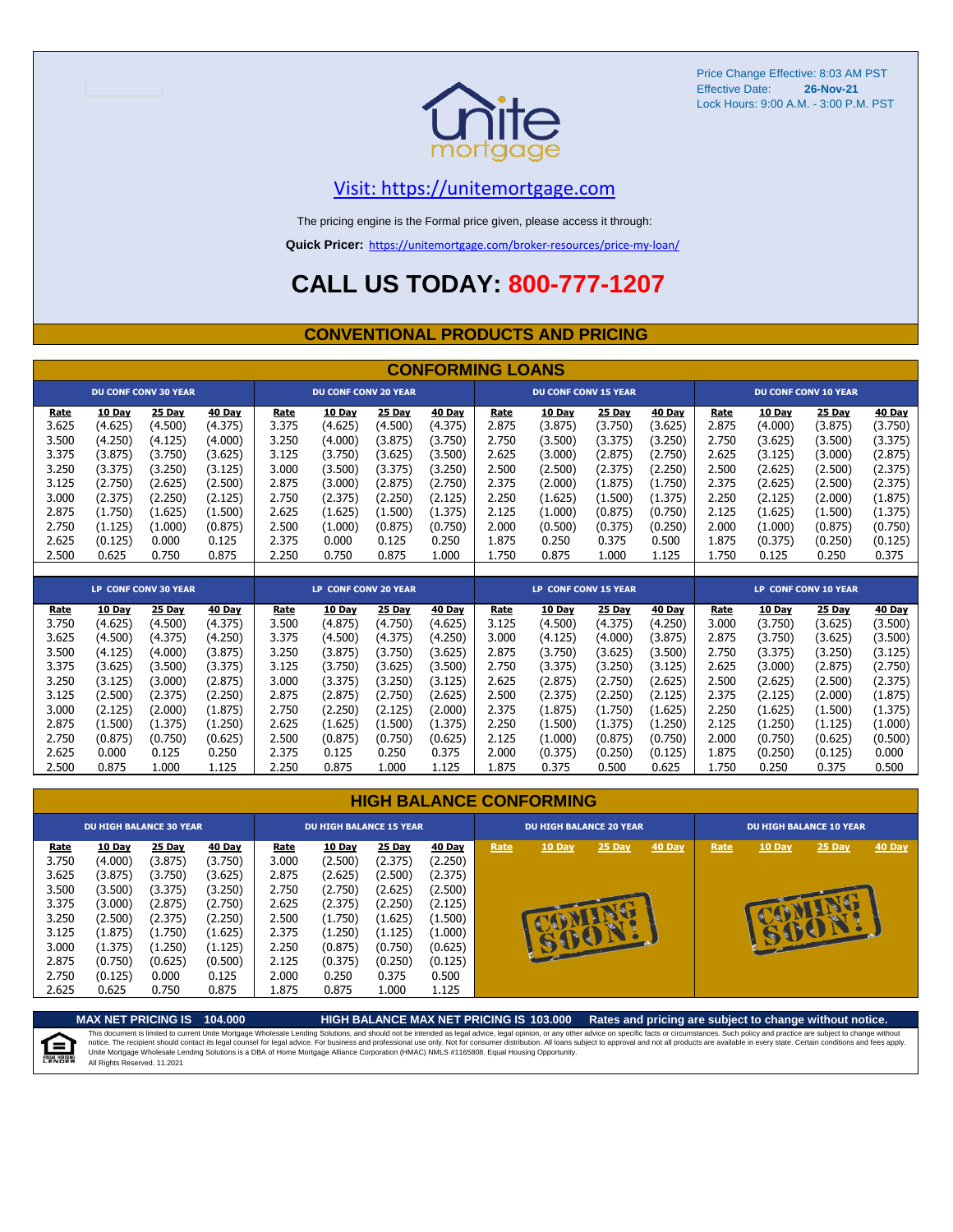

#### [V](https://unitemortgage.com/)isit: https://unitemortgage.com

The pricing engine is the Formal price given, please access it through:

**Quick Pricer:** [https://un](https://unitemortgage.com/broker-resources/price-my-loan/)itemortgage.com/broker-resources/price-my-loan/

### **CALL US TODAY: 800-777-1207**

|                             | <b>HOME AFFORDABLE PRODUCTS</b> |         |         |                                          |               |         |               |             |                                 |         |         |                                       |              |              |        |
|-----------------------------|---------------------------------|---------|---------|------------------------------------------|---------------|---------|---------------|-------------|---------------------------------|---------|---------|---------------------------------------|--------------|--------------|--------|
| <b>DU HOMEREADY 30 YEAR</b> |                                 |         |         | <b>DU HOMEREADY HIGH BALANCE 30 YEAR</b> |               |         |               |             | <b>LP HOME POSSIBLE 30 YEAR</b> |         |         | LP HOME POSSIBLE HIGH BALANCE 30 YEAR |              |              |        |
| <u>Rate</u>                 | 10 Day                          | 25 Day  | 40 Day  | <u>Rate</u>                              | <b>10 Day</b> | 25 Day  | <b>40 Day</b> | <u>Rate</u> | <b>10 Day</b>                   | 25 Day  | 40 Day  | Rate                                  | 10 Day       | 25 Day       | 40 Day |
| 3.625                       | (4.375)                         | (4.250) | (4.125) | 3.750                                    | (3.375)       | (3.250) | (3.125)       | 3.625       | (4.500)                         | (4.375) | (4.250) |                                       |              |              |        |
| 3.500                       | (4.000)                         | (3.875) | (3.750) | 3.625                                    | (4.125)       | (4.000) | (3.875)       | 3.500       | (4.000)                         | (3.875) | (3.750) |                                       |              |              |        |
| 3.375                       | (3.500)                         | (3.375) | (3.250) | 3.500                                    | (3.750)       | (3.625) | (3.500)       | 3.375       | (3.500)                         | (3.375) | (3.250) |                                       |              |              |        |
| 3.250                       | (3.000)                         | (2.875) | (2.750) | 3.375                                    | (3.250)       | (3.125) | (3.000)       | 3.250       | (3.000)                         | (2.875) | (2.750) |                                       |              |              |        |
| 3.125                       | (2.375)                         | (2.250) | (2.125) | 3.250                                    | (2.625)       | (2.500) | (2.375)       | 3.125       | (2.375)                         | (2.250) | (2.125) |                                       |              |              |        |
| 3.000                       | (1.875)                         | (1.750) | (1.625) | 3.125                                    | (2.125)       | (2.000) | (1.875)       | 3.000       | (1.875)                         | (1.750) | (1.625) |                                       | $\mathbf{F}$ | $\mathbf{P}$ |        |
| 2.875                       | (1.375)                         | (1.250) | (1.125) | 3.000                                    | (1.625)       | (1.500) | (1.375)       | 2.875       | (1.375)                         | (1.250) | (1.125) |                                       |              |              |        |
| 2.750                       | (0.750)                         | (0.625) | (0.500) | 2.875                                    | (1.000)       | (0.875) | (0.750)       | 2.750       | (0.750)                         | (0.625) | (0.500) |                                       |              |              |        |
| 2.625                       | 0.125                           | 0.250   | 0.375   | 2.750                                    | (0.250)       | (0.125) | 0.000         | 2.625       | 0.125                           | 0.250   | 0.375   |                                       |              |              |        |
| 2.500                       | 1.000                           | 1.125   | 1.250   | 2.625                                    | 0.500         | 0.625   | 0.750         | 2.500       | 1.000                           | 1.125   | 1.250   |                                       |              |              |        |

| <b>HOME READY AND HOMEPOSSIBLE CAP LIMITS</b>                                                    |       |      |      |      |       |       |       |       |       |  |  |  |
|--------------------------------------------------------------------------------------------------|-------|------|------|------|-------|-------|-------|-------|-------|--|--|--|
| LTV <=60 60.01 - 65 65.01 - 70 70.01 - 75 75.01 - 80 80.01 - 85 85.01 - 90 90.01 - 95 95.01 - 97 |       |      |      |      |       |       |       |       |       |  |  |  |
| HomeReady/Home Possible FICO >=680 Adjustment Caps                                               | .500  | .500 | .500 | .500 | 1.500 | 0.000 | 0.000 | 0.000 | 0.000 |  |  |  |
| HomeReady/Home Possible FICO <680 Adjustment Caps                                                | 1.500 | .500 | .500 | .500 | .500  | .500  | .500  | .500  | 1.500 |  |  |  |

MAX NET PRICING IS 103.000 Rates and pricing are subject to change without notice.<br>This document is limited to current Unite Mortgage Wholesale Lending Solutions, and should not be intended as legal advice, legal opinion,



All Rights Reserved. 11.2021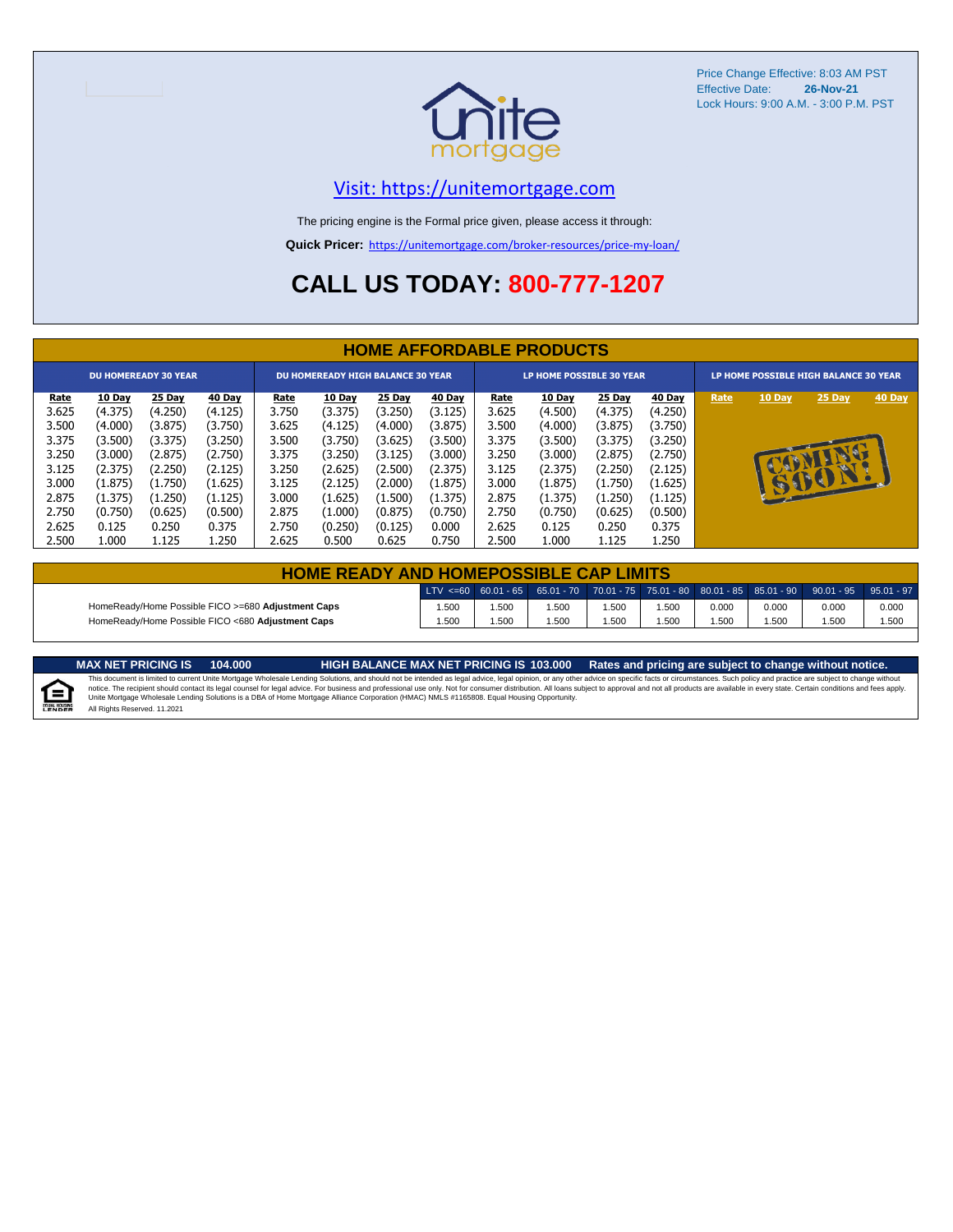

#### [V](https://unitemortgage.com/)isit: https://unitemortgage.com

The pricing engine is the Formal price given, please access it through:

**Quick Pricer:** [https://un](https://unitemortgage.com/broker-resources/price-my-loan/)itemortgage.com/broker-resources/price-my-loan/

## **CALL US TODAY: 800-777-1207**

|                                                                                 | <b>CONVENTIONAL PRICING ADJUSTMENTS</b>                                                |                                   |                                                   |                |                |                |                    |                    |                                                                                      |                        |
|---------------------------------------------------------------------------------|----------------------------------------------------------------------------------------|-----------------------------------|---------------------------------------------------|----------------|----------------|----------------|--------------------|--------------------|--------------------------------------------------------------------------------------|------------------------|
| Credit Score / LTV                                                              | Loan Terms > 15 years                                                                  | $LTV \le 60$                      | $60.01 - 70$                                      | $70.01 - 75$   | $75.01 - 80$   | $80.01 - 85$   | $85.01 - 90$       | $90.01 - 95$       | $95.01 - 97$                                                                         | >97.00%                |
| $740+$                                                                          |                                                                                        | 0.000                             | 0.250                                             | 0.250          | 0.500          | 0.250          | 0.250              | 0.250              | 0.750                                                                                | 0.750                  |
| 720 - 739                                                                       |                                                                                        | 0.000                             | 0.250                                             | 0.500          | 0.750          | 0.500          | 0.500              | 0.500              | 1.000                                                                                | 1.000                  |
| 700 - 719                                                                       |                                                                                        | 0.000                             | 0.500                                             | 1.000          | 1.250          | 1.000          | 1.000              | 1.000              | 1.500                                                                                | 1.500                  |
| 680 - 699                                                                       |                                                                                        | 0.000                             | 0.500                                             | 1.250          | 1.750          | 1.500          | 1.250              | 1.250              | 1.500                                                                                | 1.500                  |
| 660 - 679                                                                       |                                                                                        | 0.000                             | 1.000                                             | 2.250          | 2.750          | 2.750          | 2.250              | 2.250              | 2.250                                                                                | 2.250                  |
| 640 - 659                                                                       |                                                                                        | 0.500                             | 1.250                                             | 2.750          | 3.000          | 3.250          | 2.750              | 2.750              | 2.750                                                                                | 2.750                  |
| 620-639                                                                         |                                                                                        | 0.500                             | 1.500                                             | 3.000          | 3.000          | 3.250          | 3.250              | 3.250              | 3.500                                                                                | 3.500                  |
|                                                                                 | Cash Out (Ex. Student Loan Only) All Loan Terms. Cumulative with above adjust.         | $LTV \le 60$                      | $60.01 - 70$                                      | $70.01 - 75$   | $75.01 - 80$   |                |                    |                    |                                                                                      |                        |
| $740+$                                                                          |                                                                                        | 0.375                             | 0.625                                             | 0.625          | 0.875          |                |                    |                    |                                                                                      |                        |
| 720 - 739                                                                       |                                                                                        | 0.375                             | 1.000                                             | 1.000          | 1.125          |                |                    |                    |                                                                                      |                        |
| 700 - 719                                                                       |                                                                                        | 0.375                             | 1.000                                             | 1.000          | 1.125          |                |                    |                    |                                                                                      |                        |
| 680 - 699                                                                       |                                                                                        | 0.375                             | 1.125                                             | 1.125          | 1.750          |                |                    |                    |                                                                                      |                        |
| 660 - 679                                                                       |                                                                                        | 0.625                             | 1.125                                             | 1.125          | 1.875          |                |                    |                    |                                                                                      |                        |
| 640 - 659                                                                       |                                                                                        | 0.625                             | 1.625                                             | 1.625          | 2.625          |                |                    |                    |                                                                                      |                        |
| 620 - 639                                                                       |                                                                                        | 0.625                             | 1.625                                             | 1.625          | 3.125          |                |                    |                    |                                                                                      |                        |
| All Loan Terms<br><b>Other Price Adjustments</b>                                | Cumulative with above adjustments                                                      | $LTV \le 60$                      | $60.01 - 65$                                      | $65.01 - 70$   | $70.01 - 75$   | $75.01 - 80$   | $80.01 - 85$       | $85.01 - 90$       | $90.01 - 95$                                                                         | $95.01 - 97$           |
| High Balance Purchase and R/T Refinance                                         |                                                                                        | 0.250                             | 0.250                                             | 0.250          | 0.250          | 0.250          | 0.250              | 0.250              | 0.250                                                                                | <b>NA</b>              |
| High Balance Cash-Out Refinance<br>High Balance ARMs (Adjustment Based on CLTV) |                                                                                        | 1.000<br>0.750                    | 1.000<br>0.750                                    | 1.000<br>0.750 | 1.000<br>0.750 | 1.000<br>1.500 | <b>NA</b><br>1.500 | <b>NA</b><br>1.500 | NA<br>1.500                                                                          | <b>NA</b><br><b>NA</b> |
| <b>ARMs</b>                                                                     |                                                                                        | 0.000                             | 0.000                                             | 0.000          | 0.000          | 0.000          | 0.000              | 0.000              | 0.250                                                                                | <b>NA</b>              |
| HomeReady/Home Possible FICO >=680 Adjustment Caps                              |                                                                                        | 1.500                             | 1.500                                             | 1.500          | 1.500          | 1.500          | 0.000              | 0.000              | 0.000                                                                                | 0.000                  |
| HomeReady/Home Possible FICO <680 Adjustment Caps                               |                                                                                        | 1.500                             | 1.500                                             | 1.500          | 1.500          | 1.500          | 1.500              | 1.500              | 1.500                                                                                | 1.500                  |
| <b>Investment Properties</b>                                                    |                                                                                        | 2.125                             | 2.125                                             | 2.125          | 2.125          | 3.375          | 4.125              | <b>NA</b>          | <b>NA</b>                                                                            | <b>NA</b>              |
| Second Home                                                                     |                                                                                        | 0.000                             | 0.000                                             | 0.000          | 0.000          | 0.000          | 0.000              | 0.250              | 5.000                                                                                | 5.000                  |
| Manufactured home                                                               |                                                                                        | 0.500                             | 0.500                                             | 0.500          | 0.500          | 0.500          | 0.500              | 0.500              | 0.500                                                                                | 0.500                  |
| 2-4 Unit Properties (3-4 unit max LTV is 75% (DU) and 80% (LP))                 |                                                                                        | 1.000                             | 1.000                                             | 1.000          | 1.000          | 1.000          | 1.000              | <b>NA</b>          | <b>NA</b>                                                                            | <b>NA</b>              |
| Condos - Loan Terms > 15Y (does not apply to Detached building types)           |                                                                                        | 0.000                             | 0.000                                             | 0.000          | 0.000          | 0.750          | 0.750              | 0.750              | 0.750                                                                                | 0.750                  |
|                                                                                 | Escrow Waiver (LTV >80% not available in NM, LTV >90% does not apply to HB Nationwide) | 0.000                             | 0.000                                             | 0.000          | 0.000          | 0.000          | 0.000              | 0.000              | 0.000                                                                                | <b>NA</b>              |
|                                                                                 |                                                                                        |                                   |                                                   |                |                |                |                    |                    |                                                                                      |                        |
| UW Waiver Fee (ALL LTV) - based on loan size                                    |                                                                                        |                                   |                                                   |                |                |                |                    |                    |                                                                                      |                        |
|                                                                                 | <b>ALL SUBORDINATE FINANCING .375%</b>                                                 |                                   |                                                   |                |                |                |                    |                    |                                                                                      |                        |
|                                                                                 | <b>CLTV Range</b>                                                                      |                                   | Credit Score < 720                                |                |                |                | Credit Score > 720 |                    |                                                                                      |                        |
| <b>LTV Range</b><br>$\leq 65.00\%$                                              | $80.01\% - 95.00\%$                                                                    |                                   | 0.500                                             |                |                |                | 0.250              |                    |                                                                                      |                        |
| 65.01% - 75.00%                                                                 | $80.01\% - 95.00\%$                                                                    |                                   | 0.750                                             |                |                |                | 0.500              |                    |                                                                                      |                        |
| 75.01% - 95.00%                                                                 | $90.01\% - 95.00\%$                                                                    |                                   | 1.000                                             |                |                |                | 0.750              |                    |                                                                                      |                        |
| 75.01% - 90.00%                                                                 | 76.01% - 90.00%                                                                        |                                   | 1.000                                             |                |                |                | 0.750              |                    |                                                                                      |                        |
| $≤ 95.00\%$                                                                     | 95.01% - 97.00%                                                                        |                                   | 1.500                                             |                |                |                | 1.500              |                    |                                                                                      |                        |
|                                                                                 |                                                                                        |                                   |                                                   |                |                |                |                    |                    |                                                                                      |                        |
|                                                                                 | <b>LOCK EXTENSIONS - RELOCKS - OTHER CHANGES</b>                                       |                                   |                                                   |                |                |                |                    |                    |                                                                                      |                        |
|                                                                                 |                                                                                        |                                   |                                                   |                |                |                |                    |                    |                                                                                      |                        |
|                                                                                 |                                                                                        |                                   | <b>Lock Extensions:</b>                           |                |                |                |                    |                    |                                                                                      |                        |
| 1-4 days                                                                        | .03 / day                                                                              |                                   |                                                   |                |                |                |                    |                    |                                                                                      |                        |
| 5 days                                                                          | 0.125                                                                                  |                                   |                                                   |                |                |                |                    |                    | 10 Day Lock Expires:                                                                 | 12/06/21               |
| 7 days                                                                          | 0.187                                                                                  |                                   |                                                   |                |                |                |                    |                    | 25 Day Lock Expires:                                                                 | 12/21/21               |
| 10 days                                                                         | 0.250<br>0.375                                                                         |                                   |                                                   |                |                |                |                    |                    | 40 Day Lock Expires:                                                                 | 01/05/22               |
| 15 days<br><b>Relocks:</b>                                                      |                                                                                        |                                   |                                                   |                |                |                |                    |                    |                                                                                      |                        |
| Worse Case pricing plus additional .250 hit                                     | <b>Other Changes:</b><br>Loan Program                                                  |                                   | Worse Case if moving into different delivery type |                |                |                |                    |                    |                                                                                      |                        |
|                                                                                 | Rate Change                                                                            | Not subject to worse case pricing |                                                   |                |                |                |                    |                    |                                                                                      |                        |
|                                                                                 |                                                                                        |                                   |                                                   |                |                |                |                    |                    | Locks expiring on a non business day are<br>good through the following business day. |                        |

|                            |                              |         |                                                                                                                                                                                                                                                                                                                                                                                                                                                                                                                                                                                                                | APOR: | $15/20$ YR.: | $2.500\%$ 1 YR CMT: | 0.120% |
|----------------------------|------------------------------|---------|----------------------------------------------------------------------------------------------------------------------------------------------------------------------------------------------------------------------------------------------------------------------------------------------------------------------------------------------------------------------------------------------------------------------------------------------------------------------------------------------------------------------------------------------------------------------------------------------------------------|-------|--------------|---------------------|--------|
|                            | <b>MAX NET PRICING IS</b>    | 104.000 | Rates and prices are subject to change without notice.                                                                                                                                                                                                                                                                                                                                                                                                                                                                                                                                                         |       | $25/30$ YR.: | 2.960% 1 YR Libor:  | 0.360% |
| ſ≘<br><b>EQUAL HOUSING</b> | All Rights Reserved, 11,2021 |         | This document is limited to current Unite Mortgage Wholesale Lending Solutions, and should not be intended as legal advice, legal opinion, or any other advice on specific facts or circumstances. Such policy and practice ar<br>notice. The recipient should contact its legal counsel for legal advice. For business and professional use only. Not for consumer distribution. All loans subject to approval and not all products are available in every stat<br>Unite Mortgage Wholesale Lending Solutions is a DBA of Home Mortgage Alliance Corporation (HMAC) NMLS #1165808. Equal Housing Opportunity. |       |              |                     |        |